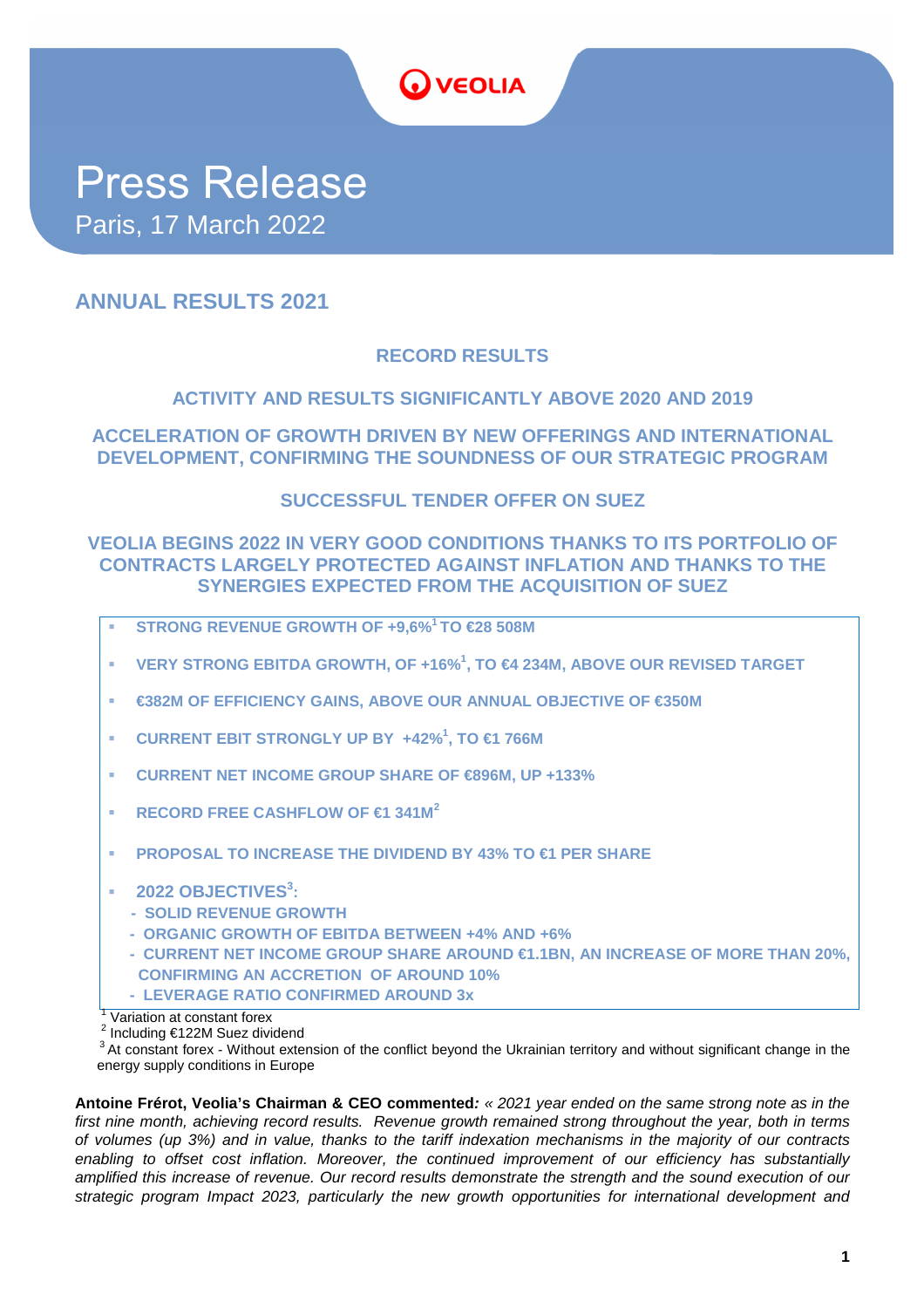innovative offerings. It is these foundations that enable our Group to be resilient today in the face of the conflict in Eastern Europe, as in previous crises. Veolia therefore starts 2022 in good conditions, just as we begin to integrate the activities we bought from Suez through the tender offer. Close to 10 billion euros of revenue will complement our 2021 revenue of 28 billion €, an increase of more than 30% which will notably strengthen our international footprint, and accelerate innovation. This growth, in addition to the expected synergies, will enable our current net income to grow by more than 20% in 2022 and will enhance our earning per share by around 40% in 2024. The creation of the undisputed world champion of ecological transformation is underway and on track.»

#### • **Revenue of €28 508M vs. €26 010M in 2020, an increase of 9.6% at constant forex.**

Veolia's revenue strongly progressed in 2021 thanks to higher volumes, increased service prices combined with higher energy and recycled material sprices. Compared to 2019, the reference year before the sanitary crisis, revenue is equally strongly up by +6.5% at constant forex.

At constant forex, after a growth of +4.0% in Q1 2021, of +19.7% in Q2 (compared to the most COVIDimpacted quarter of 2020) and of +5.9% in Q3, Q4 2021 registered a progression of +10.1%.

Exchange rates variations were almost neutral on revenue, at -€4M.

Scope effect was €234M, or +0.9% on revenue. Developments in Central Europe (District heating network in Prague, cogeneration in Budapest mainly) and in Global Businesses (acquisition of OSIS from SUEZ) more than offset the divestment of Sade Telecom and of a cleaning business in Singapore.

Energy price increase (heat and electricity) has gathered momentum in the second part of the year, yielding a positive impact of €405M, or +1.5% on revenue, while recycled material prices have contributed by €499M (+1.9%) on revenue growth, of which €319M for paper and cardboard, €63M for plastics and €60M for metals. Recycled paper revenue thus doubled to €605M, while plastic recycling revenue grew by 29% to €383M.

Weather effect was a positive of €73M (+0.3 %). After a cold winter, favorable for heating activities, rainy summer weighed on water volumes in France.

The Volume/Commerce effect was a positive of €886M, or +3.4% on the Group's revenue growth, thanks to continued strong commercial momentum in all our businesses, volume recovery in Waste and the rebound of works (+€211M).

Service prices continued to be well oriented, with a positive impact of €405M on the Group's revenue, or +1.5%, in line with the 1st nine-month trend.

At constant exchange rates and by geography, the evolution over the year 2021 is as follows :

- In **France**, revenue grew strongly, by +8.9% vs. 2020 and by +4.6% vs. 2019, to €5 868M. Water revenue increased by +1.2% including a moderate tarif indexation of +0.9%, lower volumes (-1.3%) due to the rainy summer, offset by works dynamism. Waste revenue grew sharply by +18.1% vs. 2020 and by +11.1% vs. 2019, benefitting from new contracts and the start of a new waste-to-energy facility. Volumes were up by +5.7% and recovered their pre-Covid level, and prices grew by +2.5 %. Waste activities also took advantage of higher recycled material prices (a +7.7% impact on Waste revenue) with average cardboard selling prices of €153/T compared to €56/T in 2020.
- **Europe excluding France** exhibited the highest growth, with a revenue of €10 942M, up +15.6% vs. 2020, and up +16% vs. 2019. All geographies registered double-digit growth. This progression is mostly attributable to Central and Eastern Europe (including Germany), with a revenue of €6 260M, up +19.6%, mainly coming from the Energy business, up +37%, due to the combination of a favorable weather effect, higher heat and electricity prices, and the integration of new assets in Prague and Budapest. Water revenue was up by +3% including volumes +0,3% (penalized by slow touristic activity in Prague) and more sustained tariff increases. Germany grew by +9.1% thanks to volume recovery in C&I Waste, higher energy and recyclate prices, a favorable weather impact and increased tariffs. Northern Europe (including the UK) revenue was €3 276M, a growth of +7.6% vs. 2020 and of +2% vs. 2019. The UK benefitted from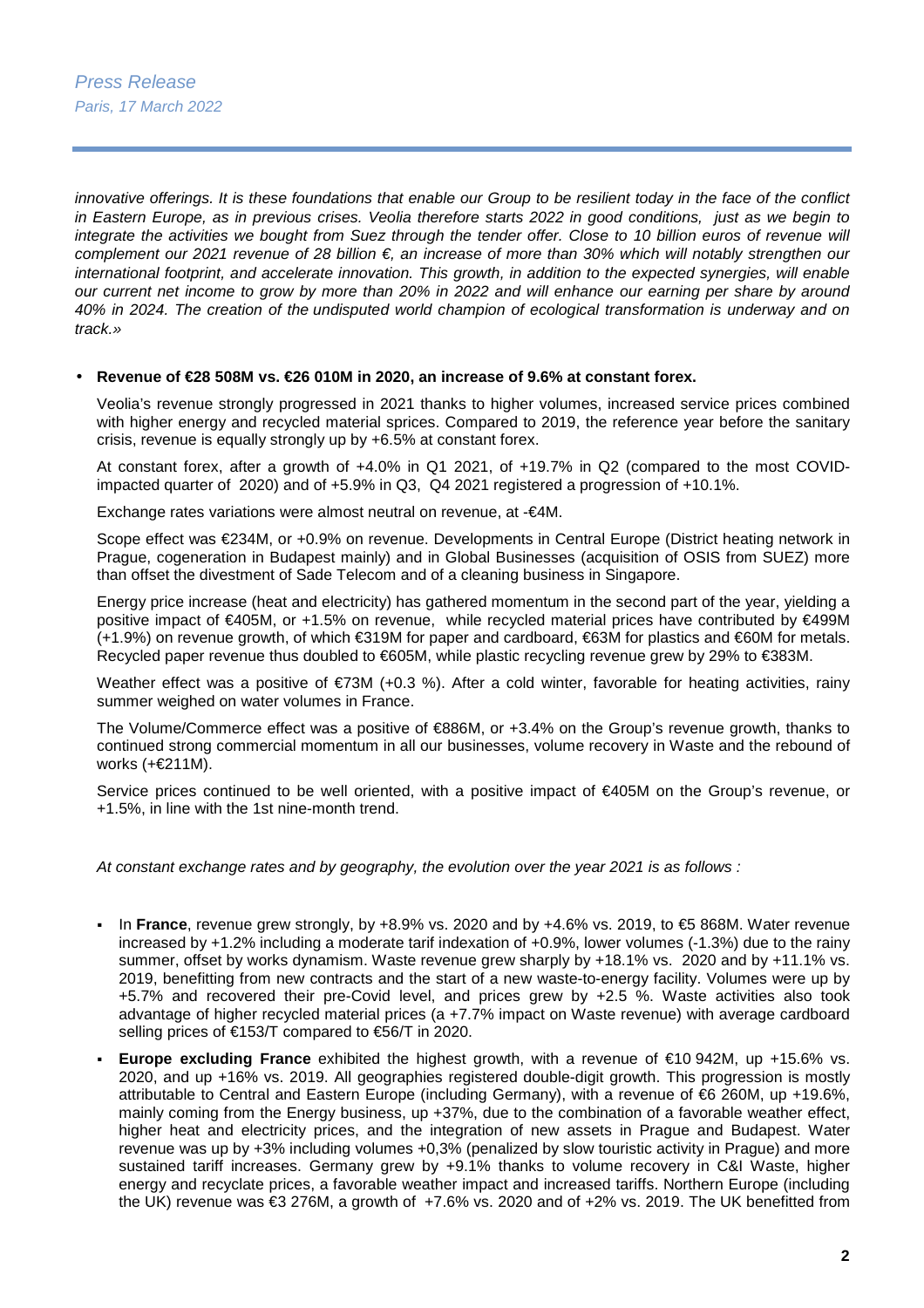the C&I waste volumes rebound, a good level of service prices, an excellent availability rates of the PFI (94.8%), and high recycled materials prices. The Netherlands recovered quite well, thanks to the plastic recycling activity. In Scandinavia, Swedish and Norwegian activities were sold at the end of 2021. Southern Europe (Italy-Spain-Portugal) revenue reached a revenue of €1 405M, up +17.8% vs. 2020 and up +20.2% vs. 2019 thanks to a strong commercial momentum and energy price increases.

- **Rest of the World** revenue came out at €7 067M, a growth of +5.4% vs. 2020 and of +2.6% vs. 2019 (at constant scope). All geographies progressed. Latin America once again exhibited strong growth, of +14.1%, driven by increased prices, good volumes and a continued strong commercial dynamism. North America grew by +5.2%. Africa Middle-East registered a sustained +12.3% growth thanks notably to contract wins in the Middle East and water and energy businesses in Morocco back to normal. Asia progressed only slightly due to the end of some contracts and Australia recovered progressively after the sanitary crisis.
- **Global businesses** revenue increased by +4.4% vs. 2020 to €4 629M. At constant scope and exchange rates (i.e. excluding mainly the divestment of Sade Telecom) growth reached +6.5% vs. 2020 and +0.3% vs. 2019. Veolia Water Technologies was stable due to the end of desalination contracts, but order book was up 15% compared to 2020. SADE progressed by +5.5% at constant scope driven by contract wins and favorable market dynamism. Hazardous waste activity continued to progress strongly, up +29.5% vs. 2020 and up +20.3% vs. 2019, thanks notably to the successful integration of OSIS. Industrial and Energy services business recovered in 2021 and grew by +15.3% vs. 2020 but are still behind 2019.

#### By business, at constant scope and exchange rates, the evolution is as follows.

In Water, Water distribution and Wastewater treatment grew by +1.9%, and water Technology and Networks progressed by +2.8%. Waste revenue grew sharply, by +14.2%, thanks to strong volumes, up by +5.3%, well-oriented prices, up +2.7% and the favorable impact of recycled material prices (+5.2%). Energy revenue also recorded a strong growth of +12.3% including a favorable weather impact of +1.6% (€85M) and a positive heat and electricity price effect of +6.8% on revenue.

#### • **Very strong EBITDA growth to €4 234M vs. €3 641M in 2020, an increase of +16% at constant forex and of +6.9% vs. 2019.**

- Exchange rates variations had s slight positive impact of +€9M (+0.2%) while scope had a positive effect of +€78M (+2.1%).
- Solid revenue growth translated into a good operating leverage effect at the EBITDA level. The strong EBITDA progression was driven by higher volume and activity level for  $+\epsilon$ 277M (+7.6%), by efficiency gains for €382M (+10.5%), a very high level in 2021, above the annual objective of €350M, due to the combined effects of the annual efficiency plan and the specific Recover and Adapt plan put in place to compensate the sanitary crisis impact in 2020 and 2021. The energy and recyclate price impact was +€35 M, of which +€113M for recycled material prices and -€78M for CO2 and energy prices. The price cost squeeze effect reached -€199M, or -5.5%. Weather impact was only slightly positive (+€11M), the favorable cold winter for Energy being partially offset by the unfavorable rainy summer for Water. For the record, EBITDA in Q3 had benefitted from on positive one-off item of +€86M due to the construction completion of an incinerator in Troyes, with no impact at the EBIT level.

#### • **Current EBIT up +41.7 % to €1 766M vs. €1 242M in 2020.**

- Exchange rates variation was +€5M.
- The very strong Current EBIT growth (+€524M) can be explained as follows :
	- o EBITDA growth for +€593M
	- o Depreciation and Amortization (including Operating Financial Assets reimbursements) up by €159M due to the integration of new assets in Energy in Central Europe and of Osis in hazardous waste, and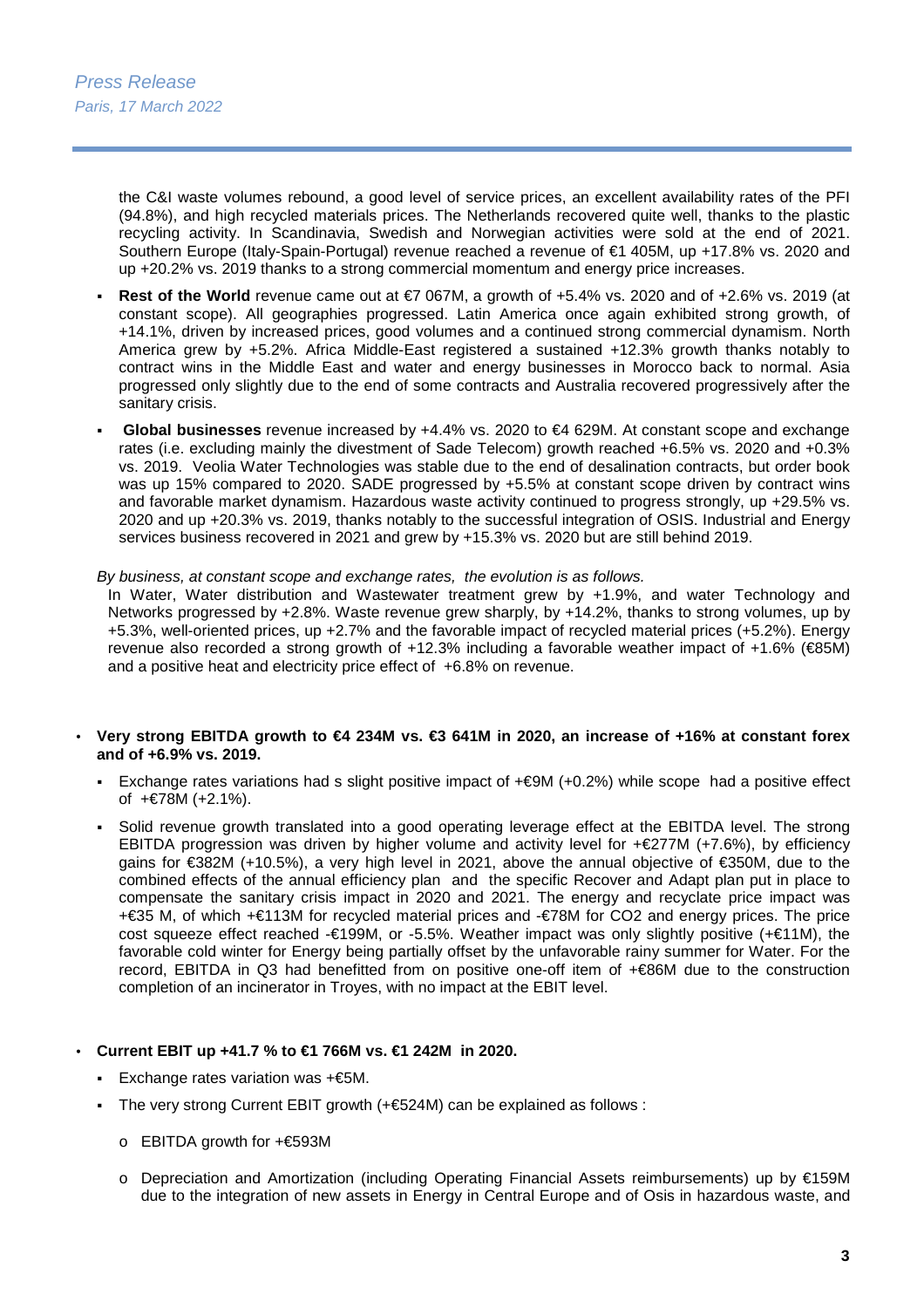to the impact of the one-off OFA repayment associated with the Troyes incinerator project. At constant scope and exchange rates, D&A excluding OFA reimbursements are up 2.3%

- o The item « provisions, fair value adjustments and industrial capital gains » reached +€119M in 2021, after -€11M in 2020 and +€52M in 2019. 2020 was the impacted by the consequences of the sanitary crisis. The increase from  $+ \epsilon 52M$  in 2019 to  $+ \epsilon 119M$  in 2021 is mostly due to higher capital gains on industrial divestitures (capital losses of -€39M in 2019 and capital gains of +€39M in 2021), and the level of provisions is back to 2019 level.
- o Current net income from joint ventures and associates came out at €105M compared with €111M in 2020 due to the divestment of the Shenzhen water concession.

#### • **Very strong growth of Current Net income Group share to €896M vs €382M in 2020 and €738M in 2019, a respective growth of +132.9% and +20.9% at constant forex.**

Current net income group share increased strongly thanks to:

- Sharp current EBIT growth vs. 2020, which was impacted by the sanitary crisis
- Cost of financing down sharply, from €414M to €343M thanks to favorable Euro debt refinancing (average of 1.95%) and the unwinding of a portfoio of interest rates derivatives for €20M. Net cost of borrowing reached 2.98% vs. 4.02% in 2020
- €122M of dividend received from our 29.9% stake in Suez.
- Other financial income and expense of -€145M vs. -€166M in 2020.
- Unfavorable evolution of net financial capital gains/losses to -€16M vs. +€26M in 2020.
- Doubling of income tax expense to -€330M vs. -€160M. Current tax rate was 25.8%.
- Non-controlling interests increased to -€158M vs. €146M in 2020.
- **Strong decrease of net financial debt from €13 217M at 31 December 2020 to €9 532M at 31, December 2021 . Record net Free cash Flow of €1 219M.** 
	- Strong decrease of net financial debt benefitted also from Suez dividend for €122M, from the capital increase of €2.5bn closed in October and from an hybrid issuance of €0.5bn.
	- Controlled industrial capex of €2 212M vs. €2 151Min 2020
	- Strict control of WCR, with another reduction of €382M
	- Strong improvement of Net Free Cash Flow to €1 219M vs. €507M in 2020
	- Net financial investments of +€64M mainly Osis acquisition closed in May 2021, offset by divestments in Scandinavia and in China

#### • **Increase of the divididend to €1 per share, to be paid at 100% in cash, with respect to the 2021 fiscal year**

Veolia's Board of Directors will propose to shareholders at the Annual General Shareholders Meeting on June 15, 2022 the payment of a dividend of €1 per share with respect to the 2021 fiscal year, payable in cash. The ex-dividend date is fixed at  $5<sup>th</sup>$  July 2022. 2021 dividends will be paid starting as of  $7<sup>th</sup>$  July 2022.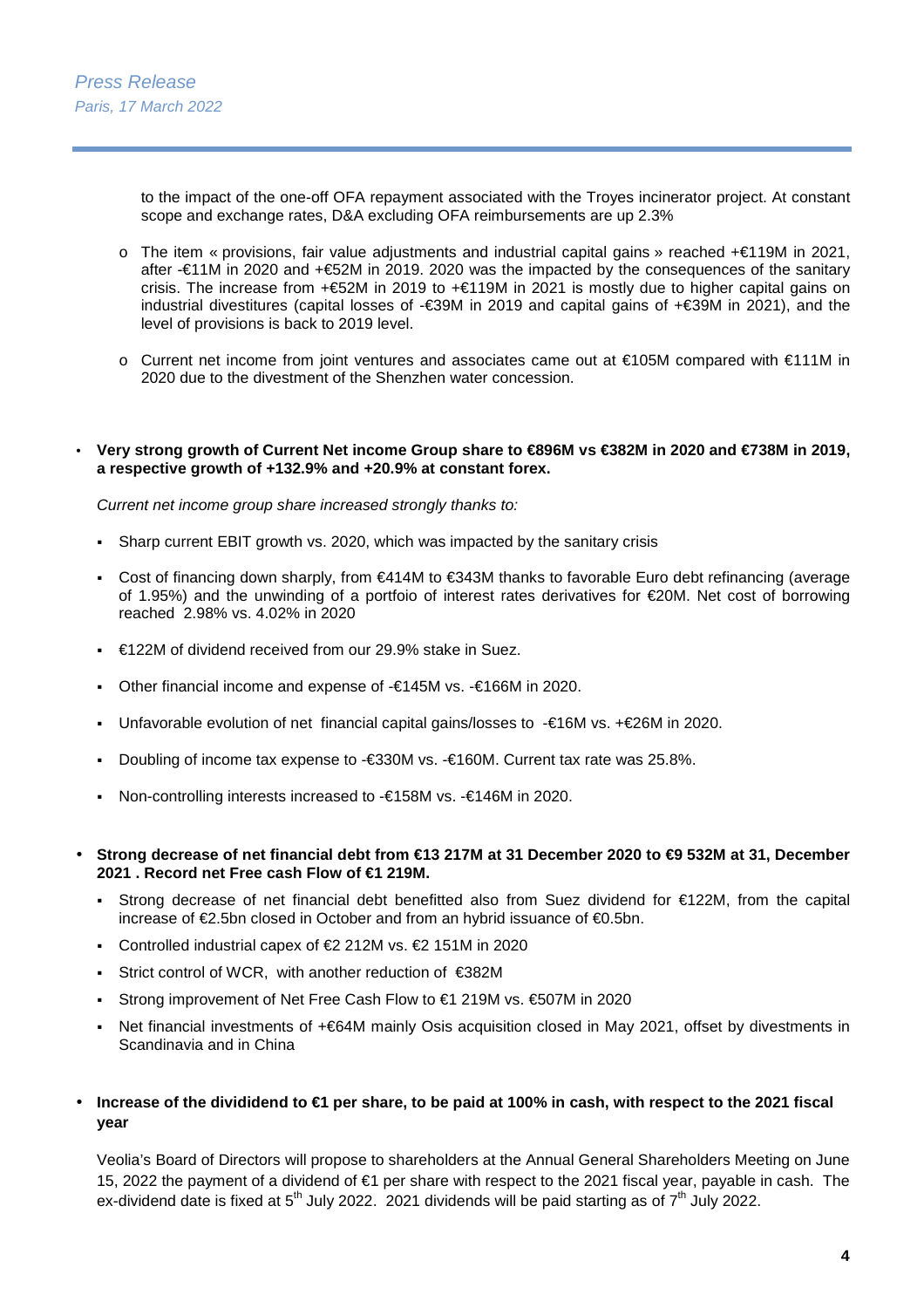#### • **2022 Prospects\***

The year 2022 starts in an inflationary environment in which Veolia's business are well protected thanks to the contractual model of price indexation which applies to around 70% of the Group's revenue, and thanks to its energy purchases hedging policy.

Besides, the Group's exposure to Russia and Ukraine is very limited with a total revenue of c. €120 million (0.3% of the Group's revenue) and €130 million of capital employed (less than 0.5% of the combined Veolia-Suez)

In view of the continued favorable underlying trends of our businesses, without extension of the conflict beyond the Ukrainian territory and without significant change in the energy supply conditions in Europe, the Group's 2022 prospects, which include for the  $1<sup>st</sup>$  time the Suez acquired activities (since January 18<sup>th</sup>), are the following :

- Solid organic revenue growth
- Efficiency gains above €350M complemented by €100M of synergies coming from the 1<sup>st</sup> year of integration of Suez
- Organic growth of EBITDA between +4% and +6%
- Current net income group share around  $\epsilon$ 1.1bn, a growth of more than 20%, confirming the earning per share accretion of around 10%\*\*
- Confirmed 2024 EPS accretion of around 40%\*\*
- Leverage ratio around 3x
- Dividend growth in line with current EPS growth

\* At constant forex

\*\* Current net income per share after hybrid costs and before PPA

\*\*\*\*\*\*\*\*\*\*\*\*\*\*\*\*\*\*

#### **Acquisition of Suez finalized on 27 January 2022 with the closing of the tender offer**

- In 2021, the different steps of the acquisition of Suez have led to the Tender Offer in December 2021 which resulted in a 95.95% ownership of Suez capital on January  $27<sup>th</sup>$  2022, followed by the squeeze-out of the remaining Suez shares, realized on February 18<sup>th</sup>.
- Moreover, and as planned in the combination agreement of April 2021, Veolia sold a portfolio of Suez assets on 31 January 2022 to a consortium of investors composed of Meridiam, GIP, Caisse des Dépôts and CNP. This portfolio of assets includes the Water and Waste activities of Suez in France, as well as some international water assets of Suez in the following geographies: Italy (including the Acea stake), Czech Republic, Africa (including Lydec), Central Asia, India, China, Australia and the global digital activities of SES.
- Regarding the anti trust process, Veolia has obtained all of them except for the Competition and Markets Authority (CMA) in the UK which is still underway and which should take place in 2022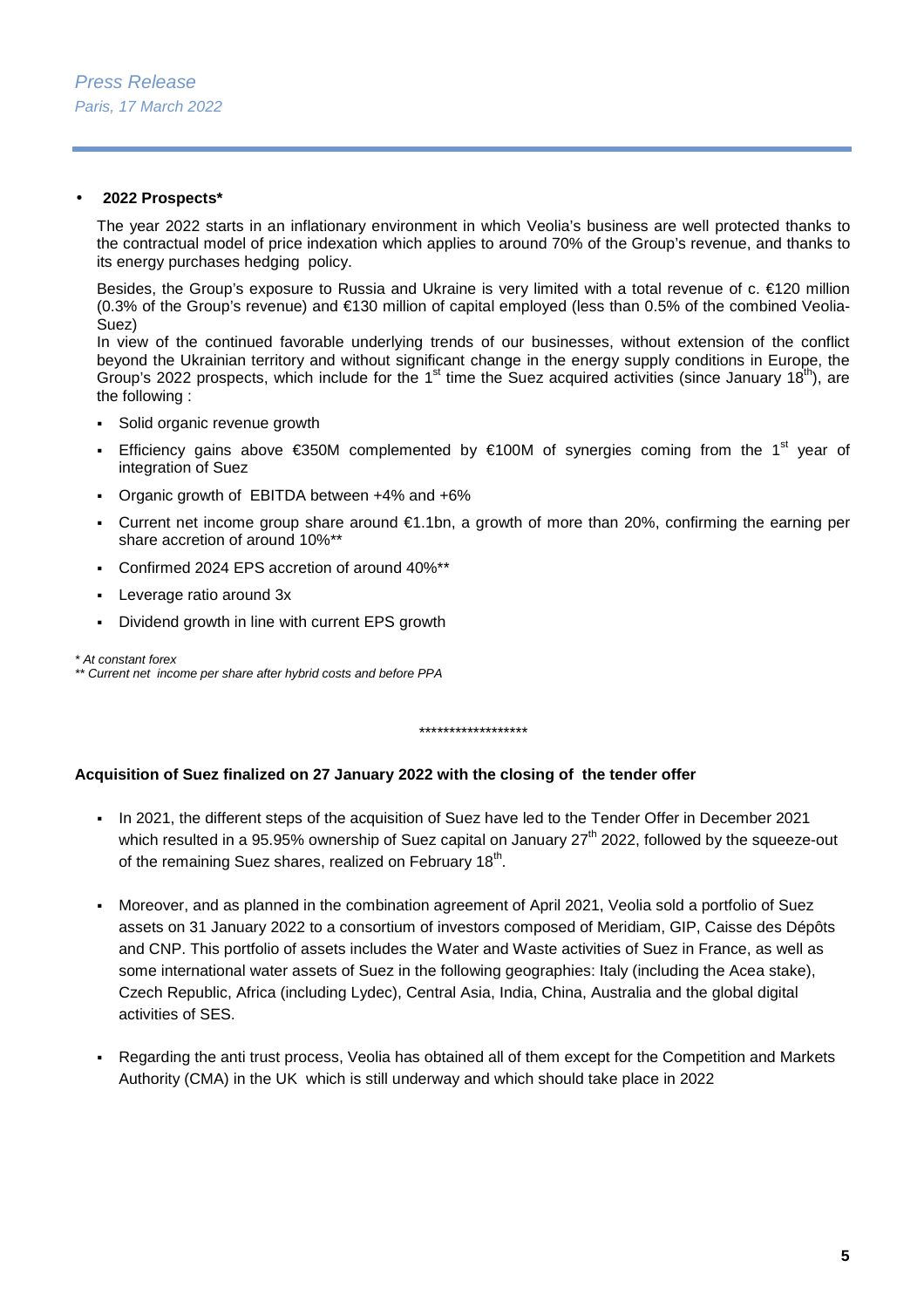Veolia group aims to be the benchmark company for ecological transformation. With nearly 179,000 employees worldwide, the Group designs and provides game-changing solutions that are both useful and practical for water, waste and energy management. Through its three complementary business activities, Veolia helps to develop access to resources, preserve available resources, and replenish them.

In 2020, the Veolia group supplied 95 million people with drinking water and 62 million people with wastewater service, produced nearly 43 million megawatt hours of energy and treated 47 million metric tons of waste. Veolia Environnement (listed on Paris Euronext: VIE) recorded consolidated revenue of €26.010 billion in 2020. www.veolia.com

#### **Important disclaimer**

As the changes in the health crisis are difficult to estimate, we draw your attention to the "forward-looking statements" that may appear in this press release and relating to the consequences of this crisis which may affect the future performance of the Company.

Veolia Environnement is a corporation listed on the Euronext Paris. This press release contains "forward-looking statements" within the meaning of the provisions of the U.S. Private Securities Litigation Reform Act of 1995. Such forward-looking statements are not guarantees of future performance. Actual results may differ materially from the forward-looking statements as a result of a number of risks and uncertainties, many of which are outside our control, including but not limited to: the risk of suffering reduced profits or losses as a result of intense competition, the risk that changes in energy prices and taxes may reduce Veolia Environnement's profits, the risk that governmental authorities could terminate or modify some of Veolia Environnement's contracts, the risk that acquisitions may not provide the benefits that Veolia Environnement hopes to achieve, the risks related to customary provisions of divesture transactions, the risk that Veolia Environnement's compliance with environmental laws may become more costly in the future, the risk that currency exchange rate fluctuations may negatively affect Veolia Environnement's financial results and the price of its shares, the risk that Veolia Environnement may incur environmental liability in connection with its past, present and future operations, as well as the other risks described in the documents Veolia Environnement has filed with the Autorité des Marchés Financiers (French securities regulator). Veolia Environnement does not undertake, nor does it have, any obligation to provide updates or to revise any forward looking statements. Investors and security holders may obtain from Veolia Environnement a free copy of documents it filed (www.veolia.com) with the Autorités des Marchés Financiers.

This document contains "non‐GAAP financial measures". These "non‐GAAP financial measures" might be defined differently from similar financial measures made public by other groups and should not replace GAAP financial measures prepared pursuant to IFRS standards.

# **Contacts**

**Group Media Relations**  Laurent Obadia Evgeniya Mazalova – Emilie Dupas Tél : + 33 (0)1 85 57 86 25/ 33 33

**Investor & Analyst Relations**  Ronald Wasylec - Ariane de Lamaze Tél. : + 33 (0)1 85 57 84 76 / 84 80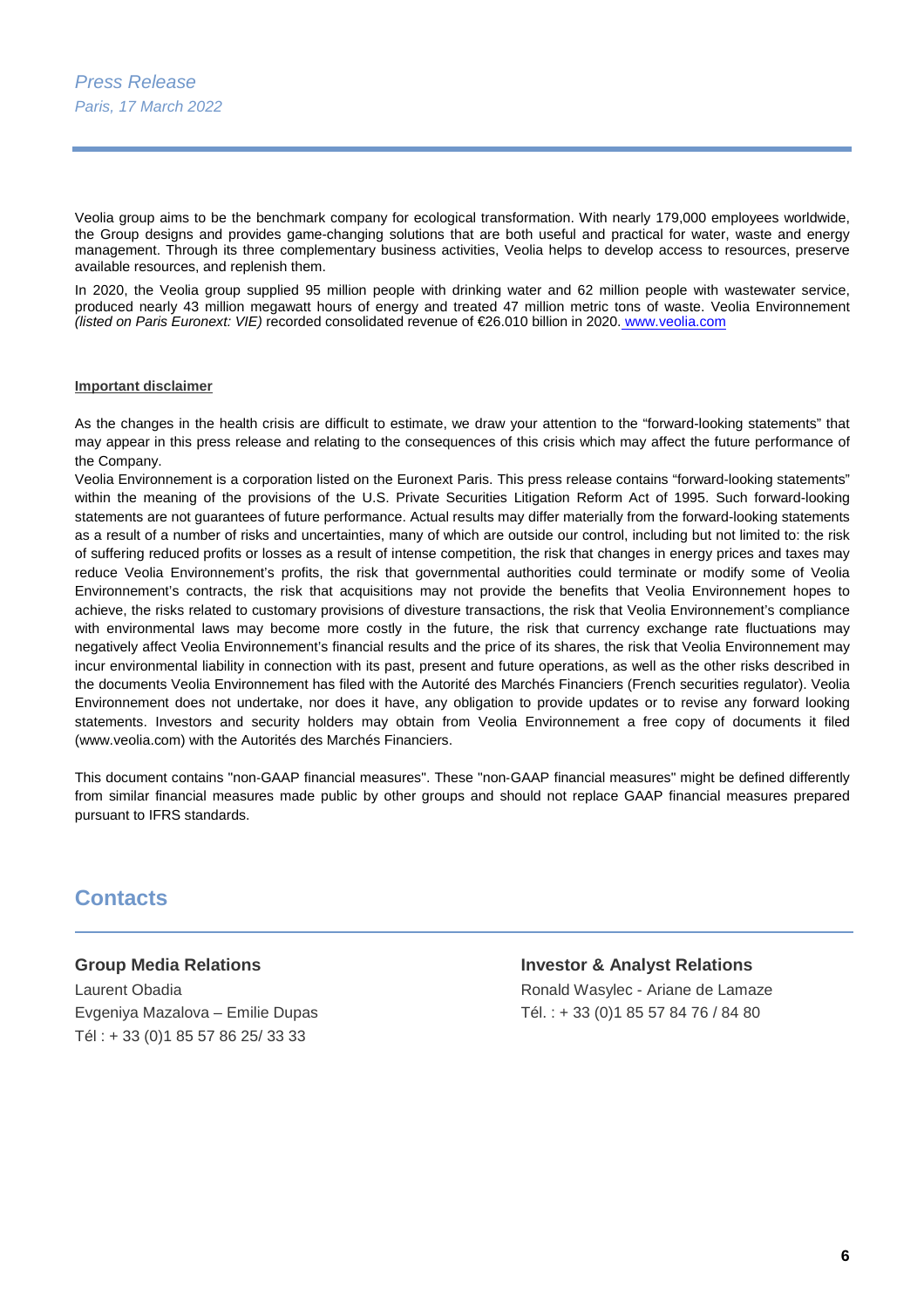### **FINANCIAL INFORMATION FOR THE PERIOD ENDED DECEMBER, 30 2021**

# **A] KEY FIGURES**

Group key figures for the year ended December 31, 2021 are presented below. Comparative figures for the year ended December 31, 2020 re-presented<sup>1</sup> include IFRS 2 share-based payment impacts in current net income. A reconciliation of published and re-presented indicators is presented in the Appendices.

|                                                                |                                                           |                                                  |        | Change 2020 / 2021                           |                                                              |  |  |
|----------------------------------------------------------------|-----------------------------------------------------------|--------------------------------------------------|--------|----------------------------------------------|--------------------------------------------------------------|--|--|
| $(\epsilon$ million)                                           | Year ended<br><b>December</b><br>31, 2020<br>re-presented | <b>Year ended</b><br><b>December</b><br>31, 2021 | Δ      | $\Delta$ at<br>constant<br>exchange<br>rates | $\Delta$ at<br>constant<br>scope<br>and<br>exchange<br>rates |  |  |
| <b>Revenue</b>                                                 | 26,009.9                                                  | 28,508.1                                         | 9.6%   | 9.6%                                         | 8.7%                                                         |  |  |
| EBITDA <sup>1</sup>                                            | 3,640.8                                                   | 4,233.8                                          | 16.3%  | 16.0%                                        | 13.9%                                                        |  |  |
| EBITDA margin                                                  | 14.0%                                                     | 14.9%                                            |        |                                              |                                                              |  |  |
| <b>Current EBIT<sup>2</sup></b>                                | 1,242.0                                                   | 1,765.7                                          | 42.2%  | 41.7%                                        | 40.5%                                                        |  |  |
| Current net income - Group Share <sup>2</sup>                  | 381.8                                                     | 895.8                                            | 134.6% | 132.9%                                       | 135.9%                                                       |  |  |
| Net income - Group share                                       | 88.8                                                      | 404.3                                            | 355.8% | 350.8%                                       |                                                              |  |  |
| Current net income - Group share, per<br>share $2$ (Basic)     | 0.75                                                      | 1.51                                             |        |                                              |                                                              |  |  |
| Current net income - Group share, per<br>share (Diluted)       | 0.72                                                      | 1.45                                             |        |                                              |                                                              |  |  |
| Dividend per share paid during the fiscal<br>year <sup>3</sup> | 0.70                                                      | 1.00                                             |        |                                              |                                                              |  |  |
| Net industrial investments                                     | (2, 151.5)                                                | (2, 211.5)                                       |        |                                              |                                                              |  |  |
| Net free cash flow <sup>2</sup>                                | 507.5                                                     | 1,340.5                                          |        |                                              |                                                              |  |  |
| <b>Net financial debt</b>                                      | (13, 217.0)                                               | (9, 532.2)                                       |        |                                              |                                                              |  |  |

(1) The indicators are defined in the appendix

(2) Including the share of current net income of joint ventures and associates viewed as core Company activities.

(3) Subject to approval at the General Shareholders' Meeting of June 15, 2022

 $1$  See appendix for more information on this restatement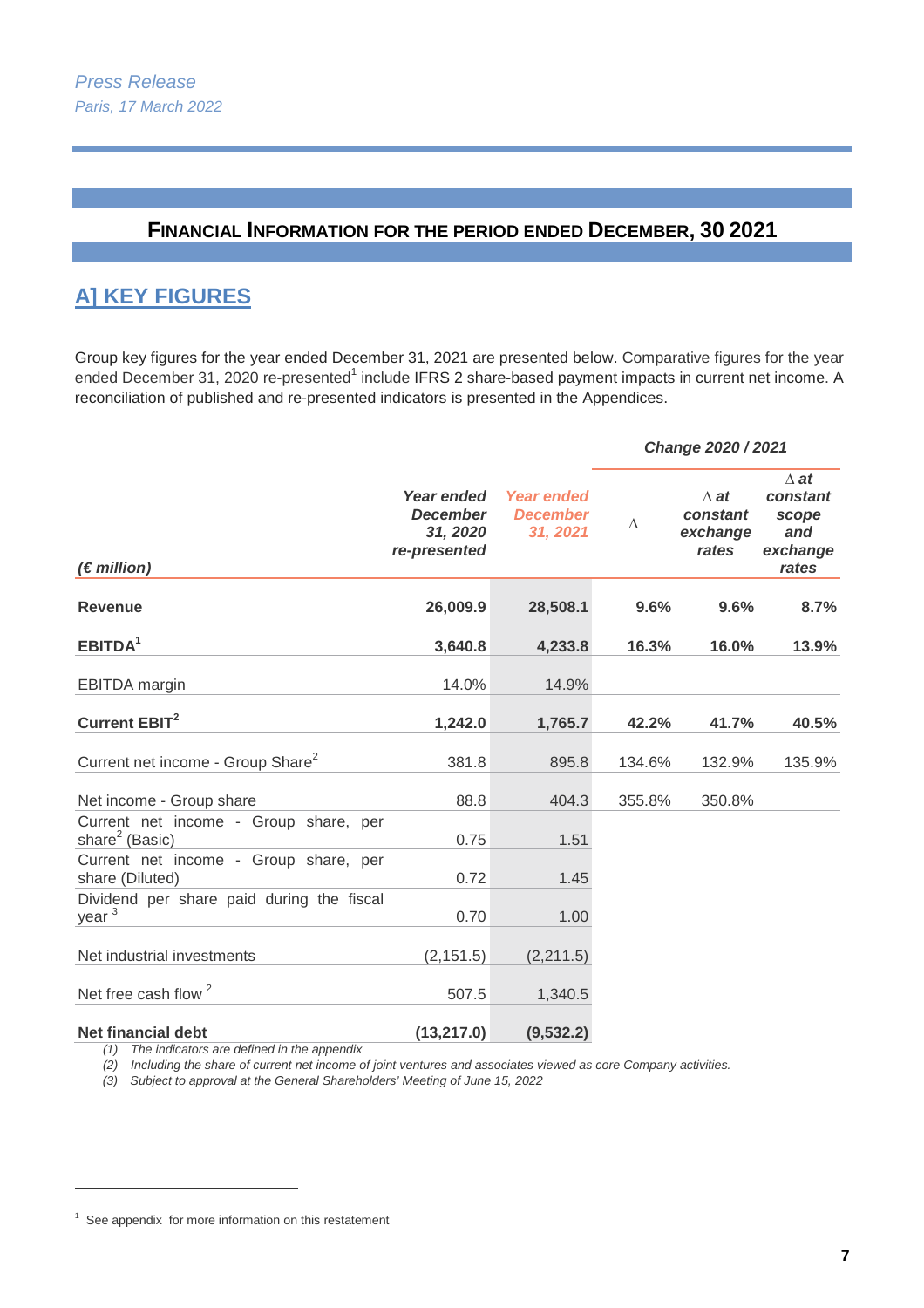The main foreign exchange impacts on revenue were as follows:

| FX impacts for the year ended December 31, 2021 (vs December 31, 2020 re-<br>presented | $\%$    | $(\epsilon$ million) |
|----------------------------------------------------------------------------------------|---------|----------------------|
| Revenue                                                                                | $0.0\%$ | (4)                  |
| <b>EBITDA</b>                                                                          | 0.2%    | 9                    |
| <b>Current EBIT</b>                                                                    | 0.4%    | 5                    |
| Current net income                                                                     | 1.7%    | 6                    |
| Net financial debt                                                                     | 2.2%    | 298                  |

# **B] INCOME STATEMENT**

#### **1. GROUP CONSOLIDATED REVENUE**

#### **1.1 REVENUE BY OPERATING SEGMENT**

With the post-health crisis upturn in revenue, felt from the second half of 2020, all segments reported growth in 2021.

|                         |                    |                                                        | Change 2020 / 2021 |                                           |                                                        |  |
|-------------------------|--------------------|--------------------------------------------------------|--------------------|-------------------------------------------|--------------------------------------------------------|--|
| $(\epsilon$ million)    | Year ended<br>2020 | <b>Year ended</b><br>December 31, December 31,<br>2021 | Δ                  | $\Delta$ at constant<br>exchange<br>rates | $\Delta$ at constant<br>scope and<br>exchange<br>rates |  |
| France                  | 5,389.9            | 5,868.2                                                | 8.9%               | 8.9%                                      | 8.9%                                                   |  |
| Europe excluding France | 9,411.4            | 10,941.9                                               | 16.3%              | 15.6%                                     | 12.4%                                                  |  |
| Rest of the world       | 6,759.7            | 7,067.3                                                | 4.5%               | 5.4%                                      | 5.0%                                                   |  |
| Global businesses       | 4,443.9            | 4,629.0                                                | 4.2%               | 4.4%                                      | 6.5%                                                   |  |
| Other                   | 5.0                | 1.7                                                    |                    |                                           |                                                        |  |
| <b>Group</b>            | 26,009.9           | 28,508.1                                               | 9.6%               | 9.6%                                      | 8.7%                                                   |  |

Revenue increased 8.9% in **France** compared with the year ended December 31, 2020:

- Water revenue is up +1.2% year-on-year boosted by increased construction activities which returned to 2019 levels and the positive impact of tariff reviews (+0.9%) which offset lower water volumes (-1.3%) mainly due to a wet summer.
- Waste revenue rose +18.1% year-on-year continuing the first-half recovery, with higher volumes, favorable recyclate price trends, notably paper and the positive impact of tariff reviews.

**Europe excluding France** revenue grew 15.6% at constant exchange rates compared with the year ended December 31, 2020, benefiting from higher recyclate and energy prices and a positive weather effect in energy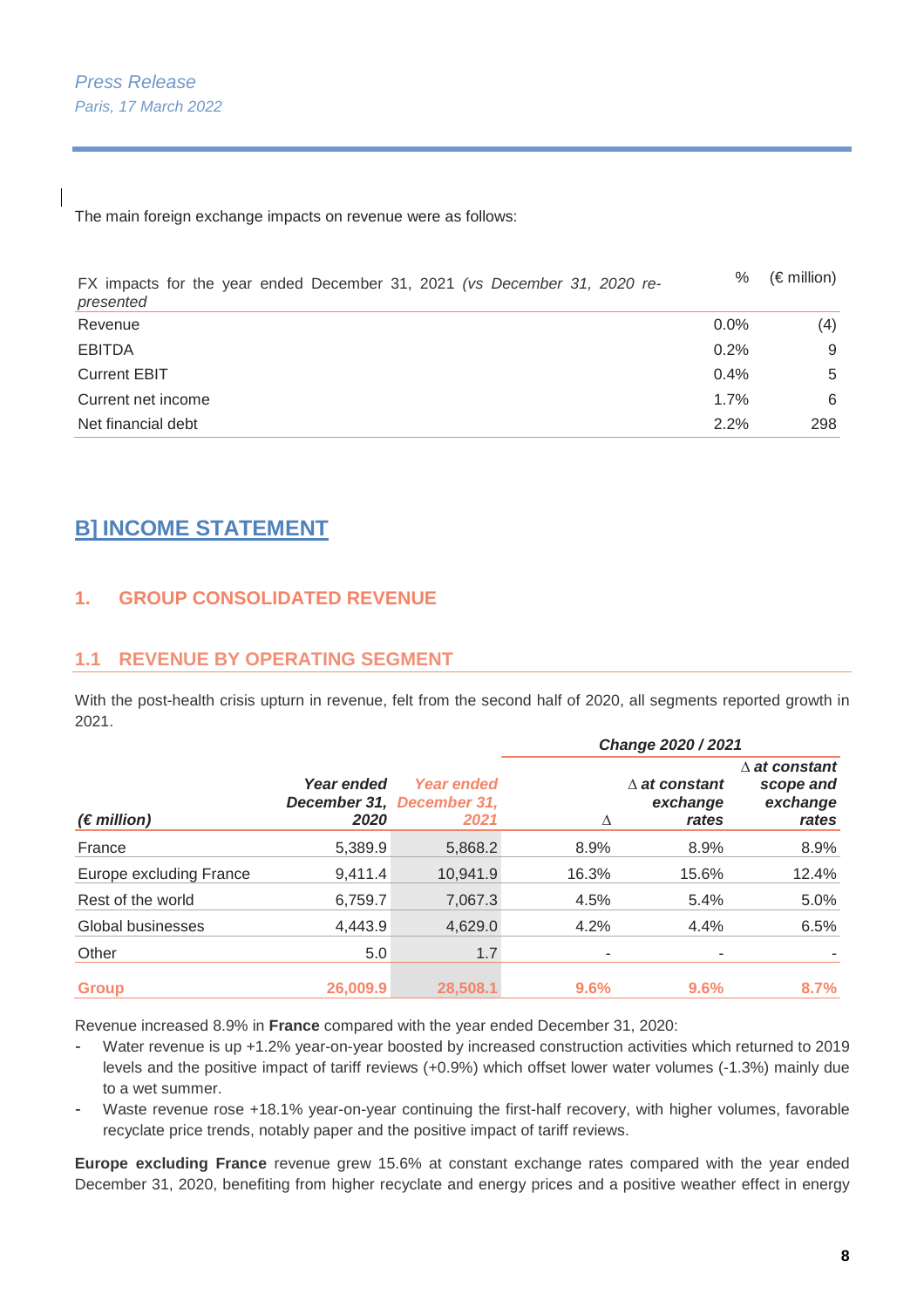in the first quarter. These items combined with the ramp-up of new activities integrated in Central and Eastern Europe and a strong recovery in activity in the United Kingdom and Germany.

- In **Central and Eastern Europe**, including Germany, revenue increased +19.6% at constant exchange rates year-on-year to €6,260 million. This growth was mainly driven by:
	- o organic growth in all activities (+13.1% at constant scope and exchange rates) chiefly underpinned by higher tariff indexation in energy (in Poland and Hungary) and water (in the Czech Republic, Bulgaria and Romania) and a positive weather effect of €79 million (Czech Republic and Poland);
	- o a scope impact of €339 million, with primarily the integration of new activities acquired at the end of 2020 in cogeneration in Hungary (BERT), heat distribution in the Czech Republic (Prague Right Bank) and waste in Russia (MAG);
	- o Germany, thanks to the surge in recyclate prices (€168 million, including €126 million for paper), higher energy prices and the good recovery in commercial waste volumes.
	- In **Northern Europe**, revenue grew +7.6% at constant exchange rates year-on-year to €3,276 million. This increase is mainly driven by the **United Kingdom and Ireland**, which recorded a 8.5% increase in revenue at constant exchange rates to €2,423 million due to higher recyclate prices (paper and metal), a recovery in industrial waste and landfill volumes to almost pre-health crisis levels and excellent incinerator performance (facility availability rate of 94.9% in 2021 compared with 94.1% in 2020)

Revenue increased +5.4% in the **Rest of the world** at constant exchange rates year-on-year, with growth in all geographies:

- Revenue in Latin America increased +14.1% at constant exchange rates, driven notably by favorable tariff indexation in Argentina (local inflation), Colombia and Mexico, growth in hazardous waste activities in Chile and Argentina, good water activity levels in Ecuador and commercial wins, notably in waste in Colombia.
- In **Africa/Middle East,** revenue grew +12.3% at constant exchange rates following new contract wins, chiefly in energy services in the Middle East, increased water volumes in Morocco and business growth in Western Africa (Ivory Coast).
- In **North America**, revenue increased +5.2% at constant exchange rates year-on-year to €1,784 million. Hazardous waste contributed to this growth with higher volumes and a favorable price effect partially offset by the impacts of the bitterly cold weather in Texas in the first quarter and hurricane Ida in September which led to the temporary shut-down of certain sites.
- Revenue in Asia increased +1.1% at constant exchange rates, with the unfavorable effect of lower waste activities tied to the end of a contract in China (Laogang in 2020) partially offset by strong growth in India, Japan and Taiwan. The Group also continued hazardous waste development projects in China.
- Revenue increased +1.0% at constant exchange rates in the **Pacific** zone, thanks to an upturn in waste volumes in a context of reduced health restrictions since the fall and good water activities. Energy activities were impacted by the divestiture of an industrial asset (revenue impact of -€36 million).

**Global businesses** revenue increased +4.4% at constant exchange rates compared with the year ended December 31, 2020, despite the sale of the Sade Telecom business at the end of 2020. At constant scope and exchange rates, segment revenue increased +6.5%:

- **Hazardous waste activities in Europe** increased significantly by +29.5% at constant exchange rates, with good volume and price levels and commercial development in sanitation and industrial maintenance activities which returned to pre-health crisis levels. Activity also benefited from the positive scope impact tied to the acquisition of the Suez RV OSIS in May 2021 (revenue of €198 million).
- **Veolia Water Technologies** revenue increased +0.6% at constant scope and exchange rates with increased technological distribution activities in Europe, the ramp-up of Mobile Unit solutions and the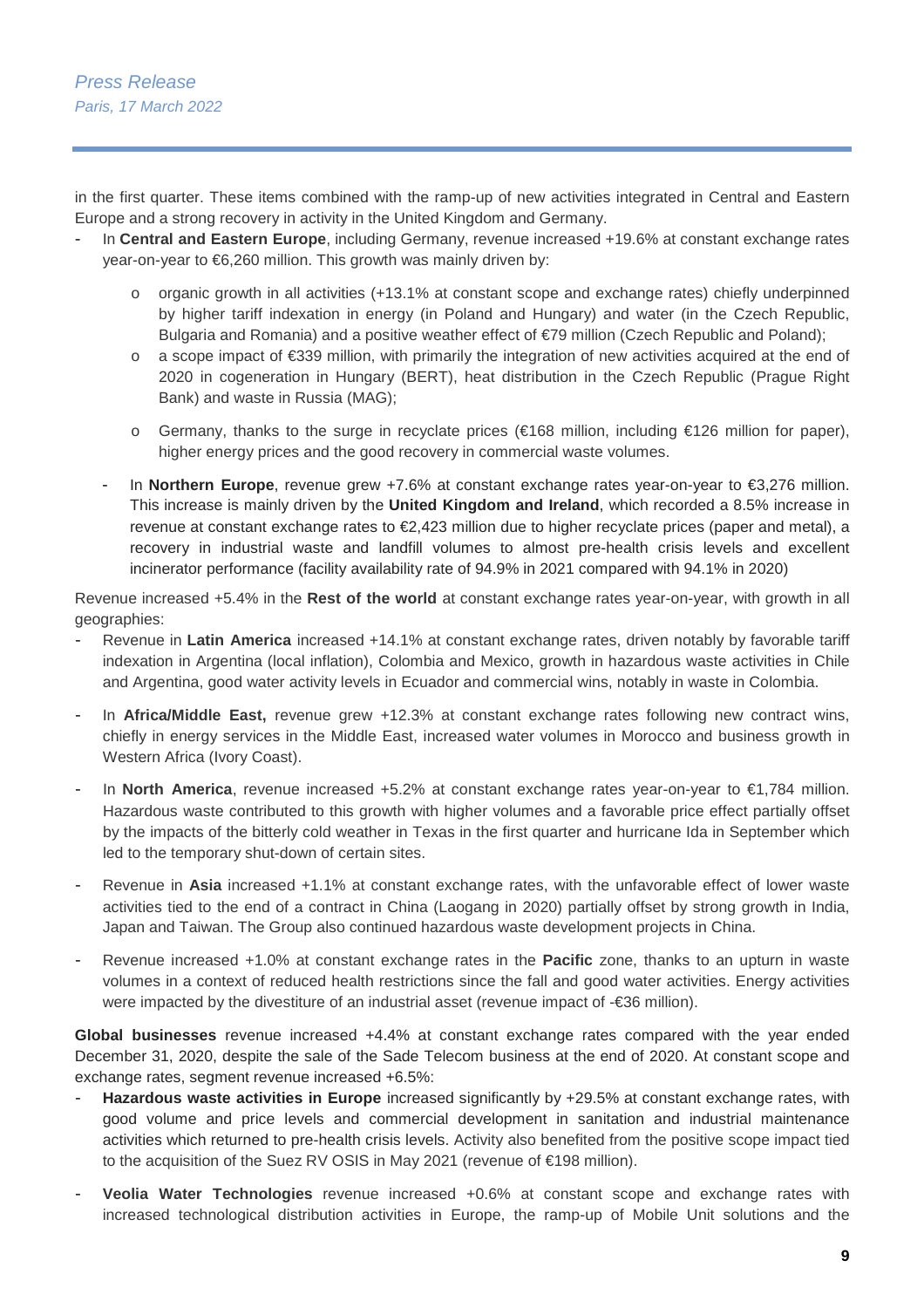development of municipal projects in France. VWT bookings totaled €1,268 million as of December 31, 2021, compared with €1,409 million one year earlier.

**SADE,** which sold its Telecom activity at the end of 2020 (scope impact of -€302 million), reported a fall of -19% at constant exchange rates and an increase of +5.5% at constant scope and exchange rates, driven by dynamic commercial activity in France, particularly in the public market.

### **1.2 REVENUE BY BUSINESS**

The Group's activity by business in 2021 is marked by:

- resilient Water activities, with growth to end-December 2021 of +2.1% at constant scope and exchange rates year-on-year
- a recovery in **Waste** activities, with growth of +15.5% at constant exchange rates due to increased volumes processed, higher recyclate prices and favorable tariff reviews
- **Energy** growth of +19.9% at constant exchange rates, underpinned by higher energy prices (electricity and heat), the favorable impact of tariff reviews and a positive weather effect.

|                                                  |                                    |                                           | Change 2020 / 2021 |                                              |                                                           |
|--------------------------------------------------|------------------------------------|-------------------------------------------|--------------------|----------------------------------------------|-----------------------------------------------------------|
| $(\epsilon$ million)                             | Year ended<br>December 31,<br>2020 | <b>Year ended</b><br>December 31,<br>2021 | Δ                  | $\Delta$ at<br>constant<br>exchange<br>rates | $\Delta$ at<br>constant<br>scope and<br>exchange<br>rates |
| Water                                            | 10,900.0                           | 10,788.3                                  | $-1.0%$            | $-0.7%$                                      | 2,1%                                                      |
| of which Water Operations                        | 8,151.8                            | 8,284.4                                   | 1.6%               | 1.9%                                         | 1.9%                                                      |
| which<br>Technology<br>οf<br>and<br>Construction | 2,748.2                            | 2,503.9                                   | $-8.9%$            | $-8.6%$                                      | 2.8%                                                      |
| Waste                                            | 9,672.9                            | 11,227.7                                  | 16.1%              | 15.5%                                        | 14.2%                                                     |
| Energy                                           | 5,437.0                            | 6,492.1                                   | 19.4%              | 19.9%                                        | 12.3%                                                     |
| <b>Group</b>                                     | 26,009.9                           | 28,508.1                                  | 9.6%               | 9.6%                                         | 8.7%                                                      |

#### **Water revenue**

**Water Operations** revenue increased +1.9% at constant scope and exchange rates year-on-year confirming the activity's resilience driven by an upturn in construction activity and achieved despite lower water volumes in France due to reduced consumption linked to a wet summer in 2021.

**Technology and Construction** revenue is up +2.8% at constant scope and exchange rates compared with December 31, 2020. This increase is mainly driven by VWT, with growth reported by Westgarth (a subsidiary specializing in the Oil & Gas sector) and increased construction activity for municipalities in France and the United States.

#### **Waste revenue**

Revenue increased +14.2% in the **Waste** business at constant scope and exchange rates compared with the year ended December 31, 2020, benefiting from ongoing high recyclate prices (+5.2%), volume growth (+5.3%) and positive tariff increases (+2.7%).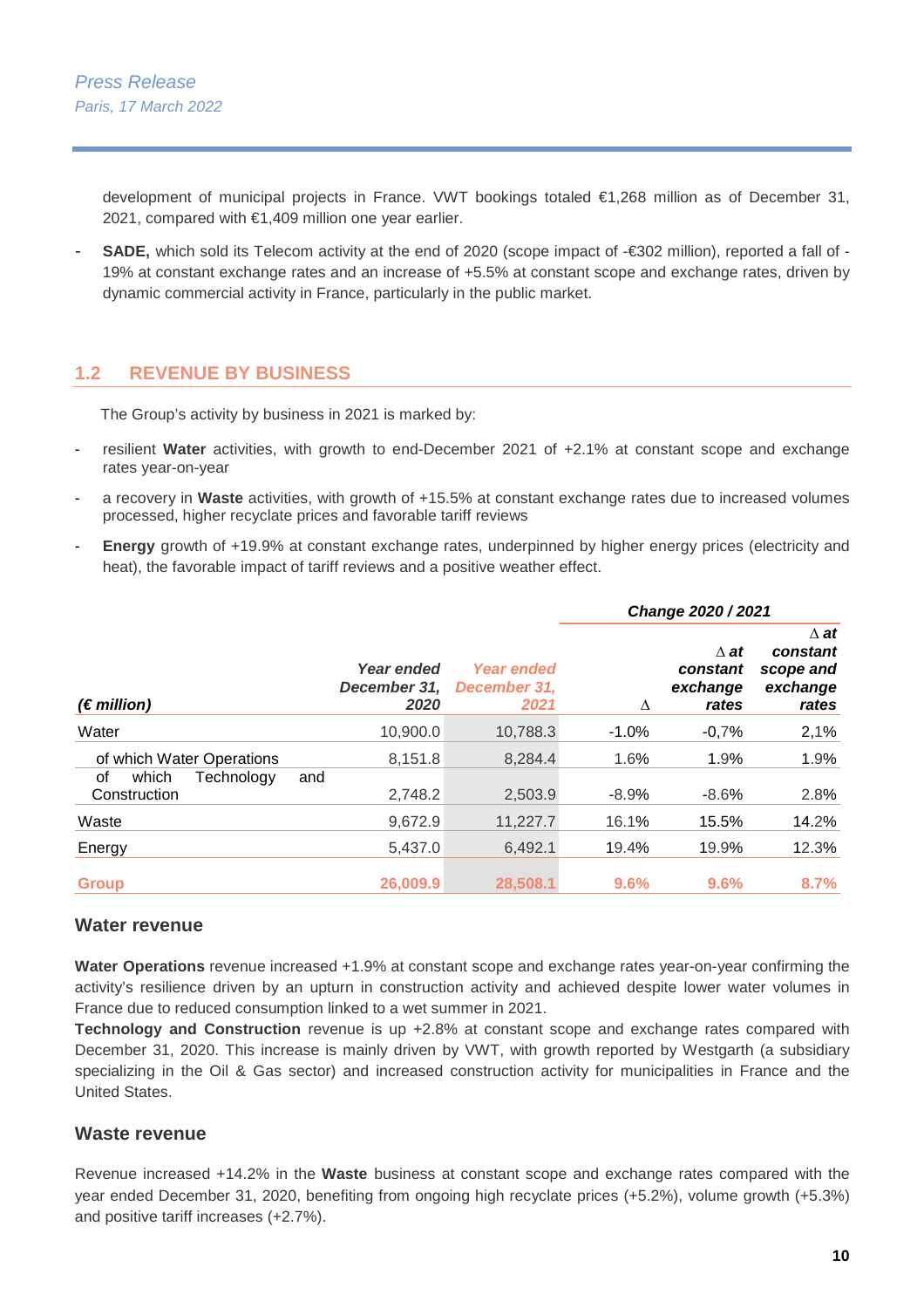The increase in recyclate prices and particularly paper prices continued throughout 2021 and was particularly strong in the first half of the year.

Overall, volumes have returned to pre-health crisis levels, except for commercial and industrial waste which remain down on 2019 in certain geographies.

#### **Energy revenue**

 $\overline{a}$ 

**Energy** revenue grew +19.9% at constant exchange rates compared with the year ended December 31, 2020 and +12.3% organically, restated for the scope effects of integrating Prague Right Bank heating network activities and cogeneration installations in Budapest (+€398 million in revenue).

The strong activity growth is supported by a favorable weather impact at the beginning of the year and in the fourth quarter (+1.6%), notably in Central and Eastern Europe, an increased price effect (+6.8%) driven by tariff rises in Poland and Hungary and strong commercial development (+1.9%) in Europe and particularly Italy.

#### **1.3 ANALYSIS OF THE CHANGE IN GROUP REVENUE**

The increase in revenue breaks down **by main impact** as follows:

The **foreign exchange impact** of -€4 million mainly reflects fluctuations in American (-€94 million) and Asian (- €22 million) currencies, partially offset by an improvement in the Australian (+€51 million) and UK (+€75 million) currencies<sup>2</sup>.

The **consolidation scope impact** of €234 million mainly concerns in Central Europe the impact of integrating the Budapest cogeneration installations (€235 million) and the Prague Right Bank urban heating network (€163 million) in 2020. In the Global businesses segment, the sale of SADE's Telecom network activities in 2020 (- €302 million) was partially offset by the integration of OSIS in May 2021 (€198 million).

The **Commerce / Volumes / Works** impact is +€886 million, driven for more than half by higher waste volumes and excellent commercial momentum.

The **Weather impact** is +€73 million and mainly concerns Central Europe where the Energy business benefited from a severe winter in the first and fourth quarters, offset in the third quarter by the impact of a wet summer on the Water activity in France.

**Energy and recyclate prices** had an impact of +€904 million, driven by a strong increase in recyclate prices (+€499 million, including €319 million for paper, €63 million for plastic and €60 million for metal) and the positive impact of energy prices in Europe and notably in Central Europe, which benefited from higher heating tariffs in Poland, and in Germany with favorable impacts on electricity sales.

Favorable price effects (+€405 million) are mainly tied to tariff reviews estimated at +2.7% in waste and +1% in water.

<sup>&</sup>lt;sup>2</sup> Main foreign exchange impacts by currency: US dollar (-€75 million), Argentine peso (-€20 million), Japanese yen (-€36 million), Polish zloty (-€37 million), Brazilian real (-€9 million), Hong Kong dollar (-€9 million), pound sterling (+€82 million), Australian dollar (+€52 million), Czech koruna (+€34 million).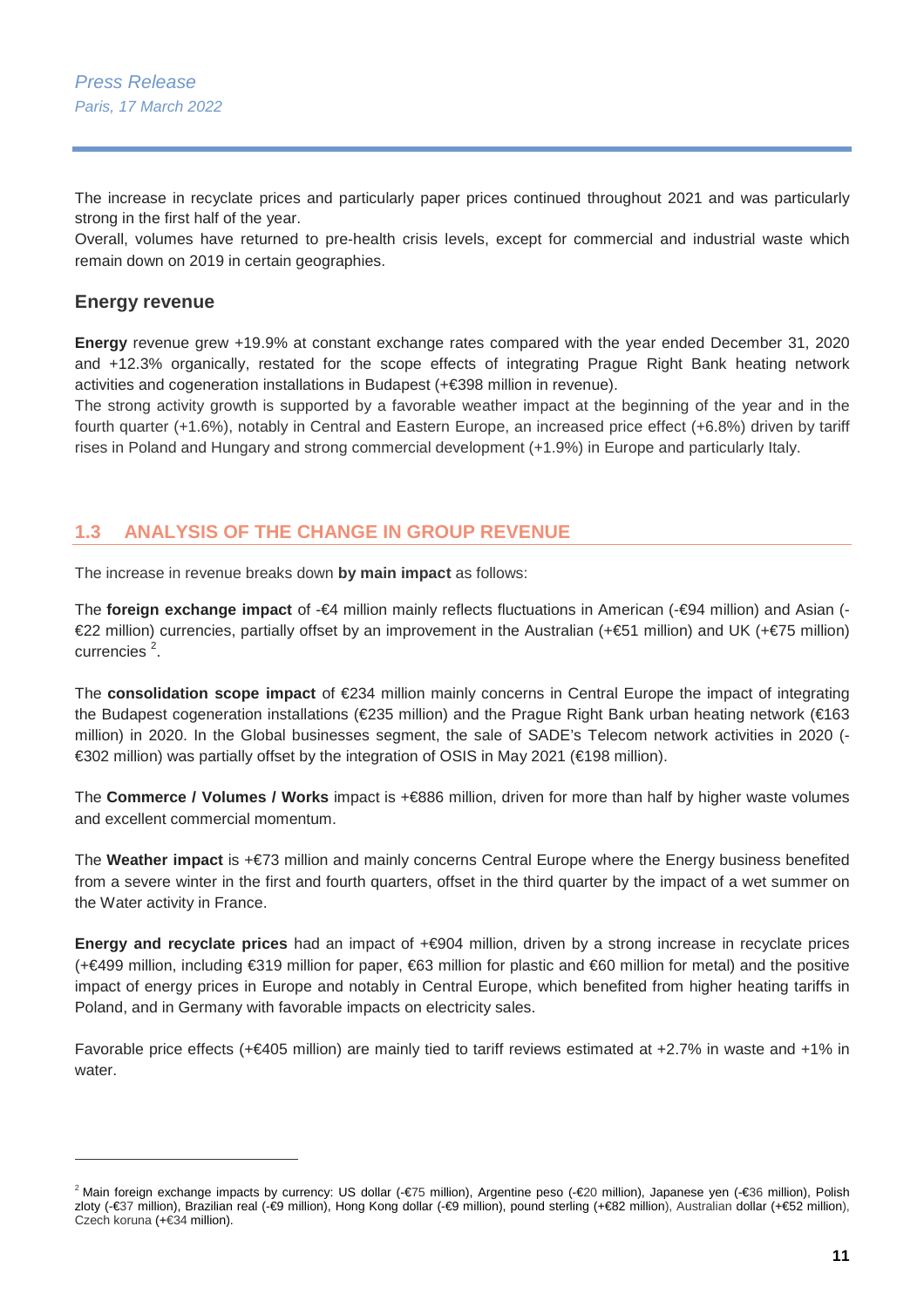$\overline{a}$ 

#### **2. GROUP CONSOLIDATED EBITDA**

Group consolidated EBITDA for the year ended December 31, 2021 was €4,234 million, up +16% at constant exchange rates year-on-year. The margin rate is 14.9% at December 31, 2021, compared with 14% at December 31, 2020. The increase in current EBITDA by operating segment is as follows:

|                         |                                              |                                                  |       | Change 2020 / 2021                           |                                                           |                                           | <b>EBITDA</b> margin                         |
|-------------------------|----------------------------------------------|--------------------------------------------------|-------|----------------------------------------------|-----------------------------------------------------------|-------------------------------------------|----------------------------------------------|
| $(\epsilon$ million)    | Year<br>ended<br><b>December</b><br>31, 2020 | <b>Year ended</b><br><b>December</b><br>31, 2021 | Δ     | $\wedge$ at<br>constant<br>exchange<br>rates | $\Delta$ at<br>constant<br>scope and<br>exchange<br>rates | Year ended<br><b>December</b><br>31, 2020 | Year<br>ended<br><b>December</b><br>31, 2021 |
| France                  | 847.7                                        | 1,074.8                                          | 26.8% | 26.8%                                        | 26.8%                                                     | 15.7%                                     | 18.3%                                        |
| Europe excluding France | 1,403.7                                      | 1,729.9                                          | 23.2% | 22.3%                                        | 16.9%                                                     | 14.9%                                     | 15.8%                                        |
| Rest of the world       | 941.6                                        | 1,001.5                                          | 6.4%  | 6.9%                                         | 7.3%                                                      | 13.9%                                     | 14.2%                                        |
| Global businesses       | 324.4                                        | 426.3                                            | 31.4% | 31.4%                                        | 29.3%                                                     | 7.3%                                      | 9.2%                                         |
| Other                   | 123.4                                        | 1.3                                              |       |                                              |                                                           |                                           |                                              |
| <b>Group</b>            | 3,640.8                                      | 4.233.8                                          | 16.3% | 16.0%                                        | 13.9%                                                     | <b>14.0%</b>                              | 14.9%                                        |

**In France,** EBITDA increased by +26.8% year-on-year. In the Water business, the increase in EBITDA was mainly due to the restart of construction work as we exit the health crisis and efficiency gains which offset the negative impact of the wet summer on volume. In Waste, the higher EBITDA was driven by increased recyclate prices, particularly for paper, the post-health crisis activity recovery and the contribution of efficiency plans. EBITDA also benefited from an OFA disposal relating to a waste incinerator in France in the third quarter of 2021 for €86 million.

**In Europe excluding France**, EBITDA increased +22.3% at constant exchange rates year-on-year, benefiting from higher recyclate prices (paper, plastic and metal), particularly in Germany and the United Kingdom, a positive weather effect, higher electricity and heat prices in Central Europe and hedges set-up with respect to the increased cost of  $CO<sub>2</sub>$  certificates and favorable prices for water distribution contracts.

**In the Rest of world**, EBITDA rose +6.9% at constant exchange rates, with the increase particularly marked in Latin America, North America and the Middle East.

In the **Global businesses** segment, EBITDA surged +29.3% at constant scope and exchange rates, underpinned particularly by the performance of hazardous waste activities, the upturn in construction activities and the improved operating performance of industrial maintenance businesses.

#### **The increase in EBITDA between 2020 and 2021 breaks down by impact as follows:**

The **foreign exchange** impact on EBITDA was +€9 million and mainly reflects the improvement in the Australian and UK currencies, partially offset by unfavorable movements in American currencies (-€14 million)<sup>3</sup>.

<sup>&</sup>lt;sup>3</sup> Foreign exchange impacts by currency: US dollar (-€8 million), Argentine peso (-€3 million), Colombian peso (-€2 million), Polish zloty (-€6 million), United Arab Emirates dirham (-€1 million), Hungarian forint (-€2 million), Brazilian real (-€1 million), Australian dollar (+€7 million), Czech koruna (+€9 million), pound sterling (+€14 million).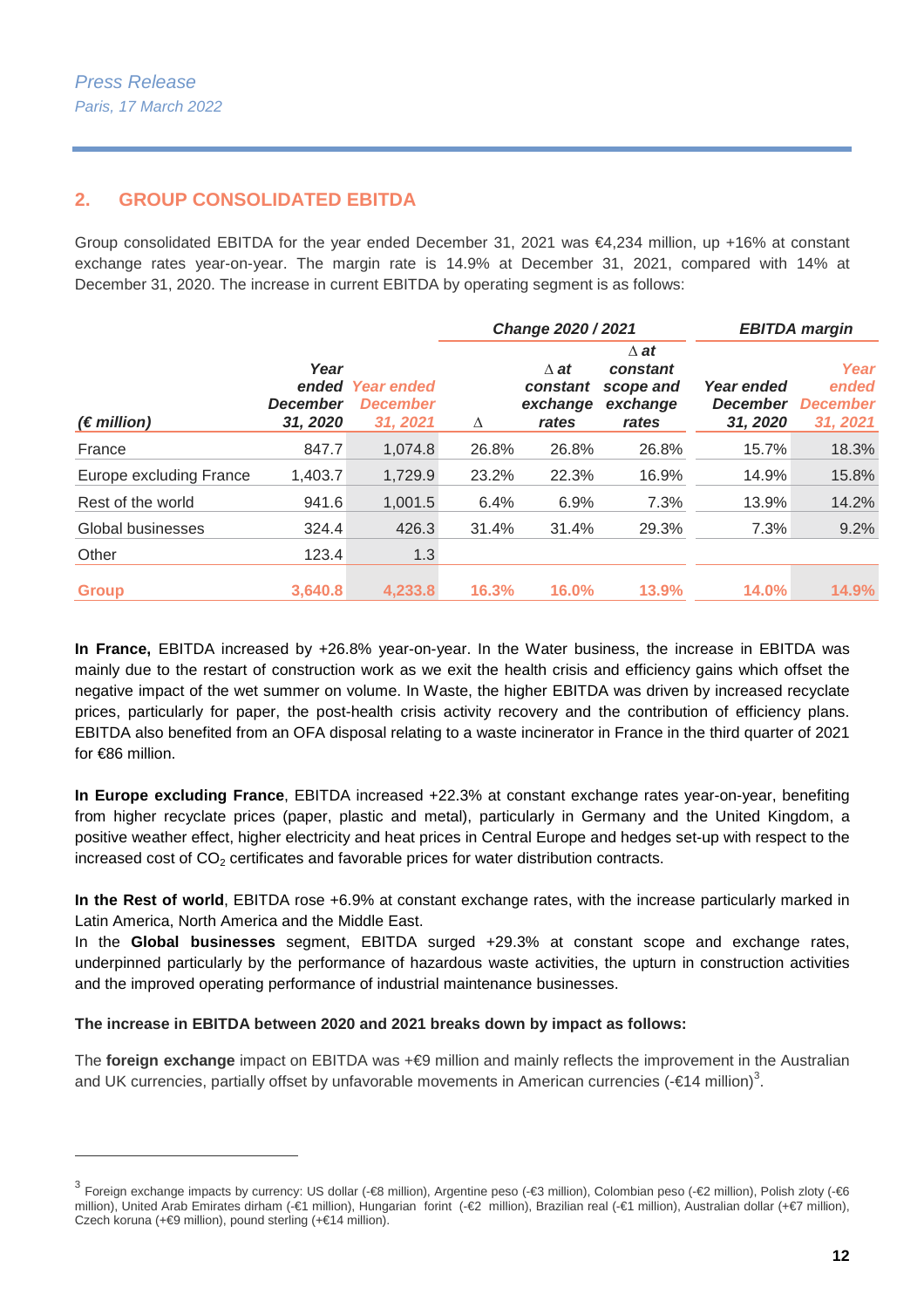The **consolidation scope impact** of +€78 million mainly reflects the impact of the acquisition of the Prague Right Bank urban heating network and the Budapest cogeneration installations in 2020.

**Commerce and volume** impacts are +€277 million. This increase was driven by higher waste volumes, mainly in France and Europe, and strong construction activities in Water in France and in Global businesses (VWT).

The favorable **weather impact** in Energy (+€11 million), mainly in Central Europe, offset by the impact of severe weather in the United States and a wet summer in France (-€23 million).

**Energy and recyclate prices** had a favorable impact on EBITDA of +€35 million (vs. +€28 million at December 31, 2020), including +€113 million in recyclates and -€78 million in energy costs including CO<sub>2</sub> certificates.

The impact of **prices net of cost inflation** is -€199 million.

**Cost-savings plans contributed** +€382 million at the end of December, above the €350 million annual objective and include:

- the efficiency plan for  $\epsilon$ 280 million, mainly concerning operating efficiency (61%) and purchasing (27%) across all geographic zones: France (24%), Europe excluding France (36%), Rest of the world (26%) and Global businesses (13%);
- post-health crisis additional savings efforts under the Recover & Adapt plan for €102 million.

#### **3. CURRENT EBIT**

Group consolidated **current EBIT** for the year ended December 31, 2021 was €1,766 million, up significantly by 41.7% at constant exchange rates compared with the year ended December 31, 2020 represented<sup>4</sup>. EBITDA reconciles with Current EBIT compared with the year ended December 31, 2020 re-presented as follows:

|                                                              | Year ended        |                          |
|--------------------------------------------------------------|-------------------|--------------------------|
|                                                              | December 31, 2020 | <b>Year ended</b>        |
| (€ million)                                                  |                   | <b>December 31, 2021</b> |
|                                                              |                   |                          |
| <b>EBITDA</b>                                                | 3,640.8           | 4,233.8                  |
|                                                              |                   |                          |
| Renewal expenses                                             | (275.4)           | (291.9)                  |
|                                                              |                   |                          |
| Depreciation and amortization <sup>5</sup>                   | (2, 189.7)        | (2,348.9)                |
|                                                              |                   |                          |
| Provisions, fair value adjustments & other                   | (44.2)            | 67.9                     |
|                                                              |                   |                          |
| Share of current net income of joint ventures and associates | 110.5             | 104.8                    |
|                                                              |                   |                          |
| <b>Current EBIT</b>                                          | 1,242.0           | 1,765.7                  |

The significant +€518 million increase in Current EBIT at constant exchange rates compared with December 31, 2020 re-presented $1$  is mainly due to:

a marked improvement in EBITDA (+€584 million at constant exchange rates)

<sup>&</sup>lt;sup>4</sup> See appendix for more information on this restatement

<sup>&</sup>lt;sup>5</sup> Including principal payments on operating financial assets.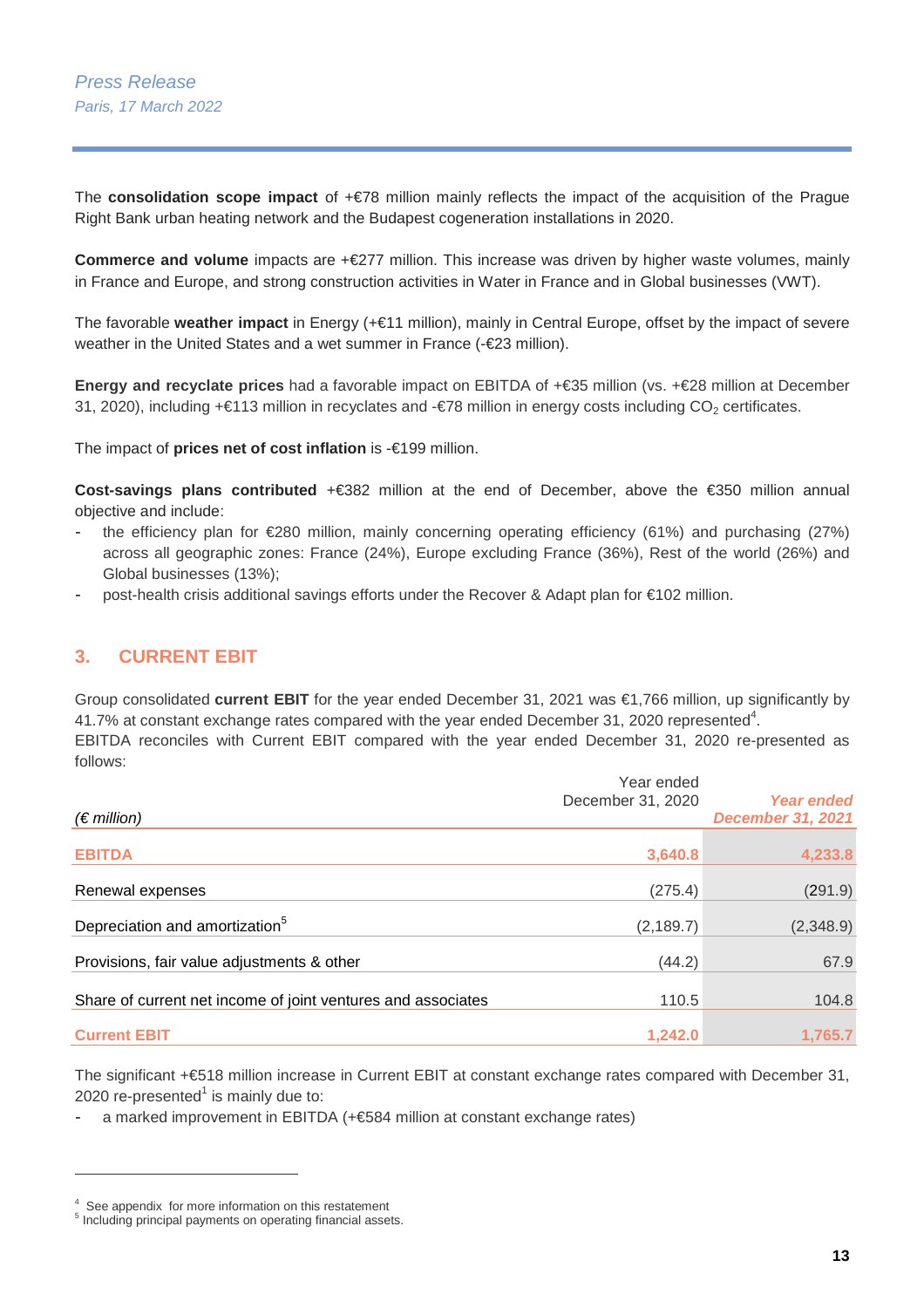- a slight increase in depreciation and amortization, net of the impact of principal payments on operating financial assets, following 2020 scope entries
- a favorable difference in provisions and other, including higher capital gains on industrial divestitures (+€58 million at constant exchange rates) mainly relating to asset rotation transactions in Sweden, Norway and France.

The foreign exchange impact on Current EBIT of +€5 million mainly reflects fluctuations in the UK (+€7 million) and Asian (+€4 million) currencies, partially offset by a downturn in Latin American (-€4 million) and North American (-€3 million) currencies.

The change in current EBIT by operating segment is as follows:

|                         |                                                                        |                                           | Change 2020 / 2021 |                                        |
|-------------------------|------------------------------------------------------------------------|-------------------------------------------|--------------------|----------------------------------------|
| $(\epsilon$ million)    | <b>Year ended</b><br>December 31,<br>2020<br>re-presented <sup>o</sup> | <b>Year ended</b><br>December 31,<br>2021 | Δ                  | $\Delta$ at constant<br>exchange rates |
| France                  | 28.2                                                                   | 233.5                                     | 728.2%             | 728.2%                                 |
| Europe excluding France | 602.6                                                                  | 918.9                                     | 52.5%              | 51.4%                                  |
| Rest of the world       | 492.7                                                                  | 506.4                                     | 2.8%               | 3.3%                                   |
| Global businesses       | 111.9                                                                  | 222.9                                     | 99.2%              | 98.3%                                  |
| Other                   | 6.6                                                                    | (116.0)                                   | N/A                | N/A                                    |
| <b>Group</b>            | 1,242.0                                                                | 1,765.7                                   | 42.2%              | 41.7%                                  |

### **4. NET FINANCIAL EXPENSE**

|                                                             | Year ended        | <b>Year ended</b>        |
|-------------------------------------------------------------|-------------------|--------------------------|
| $(\epsilon$ million)                                        | December 31, 2020 | <b>December 31, 2021</b> |
| Cost of net financial debt (1)                              | (414.4)           | (342.6)                  |
| Net gains / losses on loans and receivables                 | 12.6              | 8.0                      |
| Dividends received                                          | 2.8               | 124.3                    |
| Assets and liabilities at fair value through profit or loss | 0.1               | 0.4                      |
| Foreign exchange gains and losses                           | (12.9)            | 7.9                      |
| Unwinding of the discount on provisions                     | (23.5)            | (20.9)                   |
| Interest on concession liabilities                          | (79.8)            | (76.5)                   |
| Interest on IFRS 16 lease debt                              | (32.2)            | (28.2)                   |
| Other                                                       | (32.9)            | (38.4)                   |
| Other current financial income and expenses (2)             | (165.8)           | (23.4)                   |
| Gains (losses) on financial divestitures (3)                | 26.1              | (15.8)                   |
| Current net financial expense (1)+(2)+(3)                   | (554.1)           | (381.8)                  |
| Other non-current financial income and expenses             |                   | (35.0)                   |
| <b>Net financial expense</b>                                | (554.1)           | (416.8)                  |

 $6$  See appendix for more information on this restatement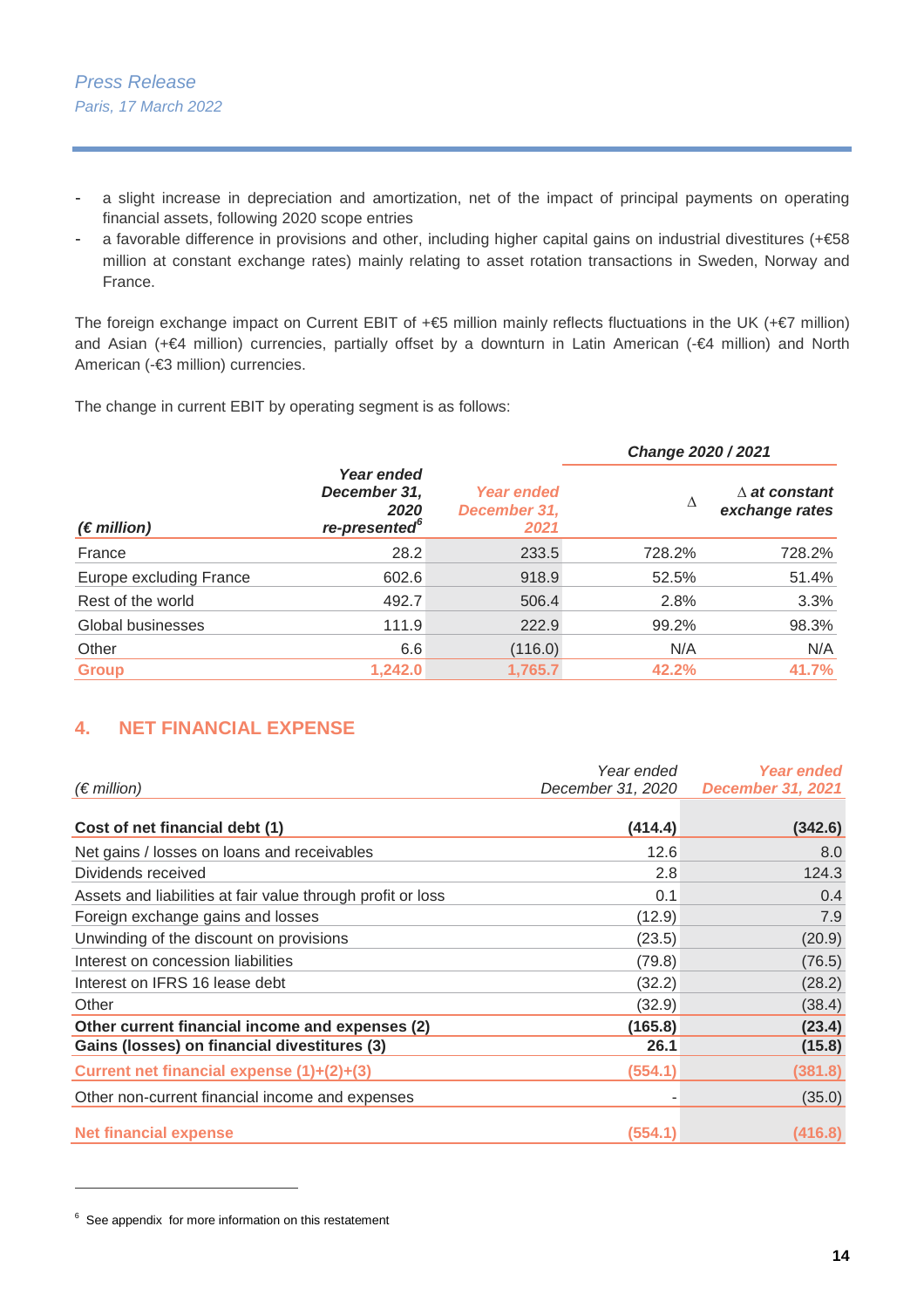The net financial expense for the year ended December 31, 2021 is -€382 million, compared with -€554 million for the year ended December 31, 2020. This improvement is mainly due to dividends received on the Group's investment in Suez in respect of 2020 of +€122 million and a marked decrease in the net finance cost.

The non-current net financial expense for the year ended December 31, 2021 of -€35 million includes costs relating to the Suez acquisition financing.

#### **Cost of net financial debt**

The cost of net financial debt totaled -€343 million for the year ended December 31, 2021, compared with -€414 million for the year ended December 31, 2020. This €71 million decrease in the Group's cost of net financial debt is due to favorable bond issue refinancing costs, lower foreign currency interest rates and the positive impact of the cancellation of the interest rate hedging portfolio (pre-hedge swaps) set-up in 2020 for €20 million.

The Group's financing rate (excluding IFRS 16 impacts) was therefore 2.98% at December 31, 2021, compared with 4.02% at December 31, 2020 (2.85% vs. 3.74% including IFRS 16 impacts).

#### **Other financial income and expenses**

Other current financial income and expenses totaled -€23.4 million for the year ended December 31, 2021, compared with -€165.8 million for the year ended December 31, 2020.

They include dividends received on the Group's investment in Suez (€122 million) for the shares purchased in October 2020 (29.9%) as well as interest on concession liabilities (IFRIC 12) of -€76.5 million and the unwinding of discounts on provisions for -€20.9 million.

In 2021, capital losses on disposals of financial assets total -€15.8 million and mainly comprise the capital loss on the divestiture of activities in Namibia (VWT) of -€7.1 million and the capital loss on the liquidation of a nonconsolidated company, VIGIE 2, of -€7.5 million, offset by a provision reversal of  $\epsilon$ 7.5 million.

Gains on financial divestitures totaled +€26.1 million in 2020.

### **5. CURRENT INCOME TAX EXPENSE**

The current income tax expense for the year ended December 31, 2021 amounted to -€329.7 million, compared with -€159.6 million for the year ended December 31, 2020 re-presented<sup>7</sup>.

The current income tax rate for the year ended December 31, 2021 is 25.8%, versus 27.6% for the year ended December 31, 2020 re-presented<sup>8</sup>.

<sup>7</sup> See appendix for more information on this restatement

<sup>8</sup> 26.1% for the year ended December 31, 2020 published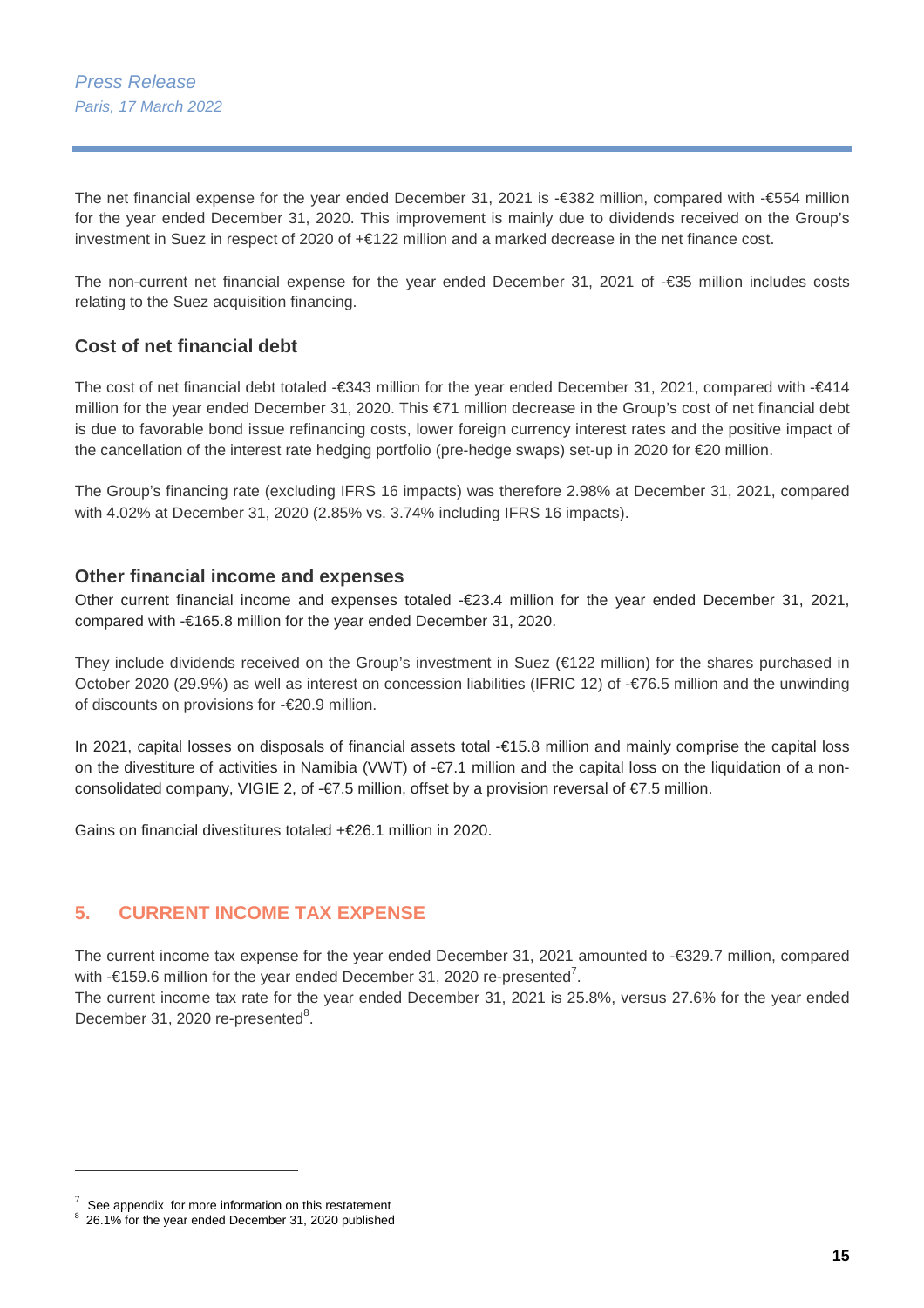|                                                                 | Year ended   |              |
|-----------------------------------------------------------------|--------------|--------------|
|                                                                 | December 31, | Year ended   |
|                                                                 | 2020         | December 31, |
| (€ million)                                                     | re-presented | 2021         |
|                                                                 |              |              |
| Current income before tax (a)                                   | 687.9        | 1,383.9      |
| of which share of net income of joint ventures & associates (b) | 110.5        | 104.8        |
| Re-presented current income before tax: $(c) = (a)-(b)$         | 577.4        | 1,279.1      |
| Re-presented tax expense (d)                                    | (159.6)      | (329.7)      |
| Re-presented tax rate on current income (d)/(c)                 | 27.6%        | 25.8%        |

## **6. CURRENT NET INCOME**

**Current net income attributable to owners of the Company** was €896 million for the year ended December 31, 2021, compared with €382 million for the year ended December 31, 2020 re-presented. Excluding capital gains and losses on financial divestitures net of tax and minority interests, current net income attributable to owners of the Company increased 150.5% at constant exchange rates to €915 million from €363 million for the year ended December 31, 2020 re-presented

### **7. OTHER INCOME STATEMENT ITEMS**

#### **Selling, general and administrative expenses**

Selling, general and administrative expenses impacting Current EBIT increased from €2,739 million for the year ended December 31, 2020 re-presented<sup>1</sup> to €2,944 million for the year ended December 31, 2021, representing an increase of 7.5% at current scope and exchange rates (+7.7% at constant exchange rates and +6.8% at constant scope and exchange rates). The ratio of selling, general and administrative expenses to revenue is 10.3% for 2021, down on the previous year re-presented (10.5%).

#### **Current net income (loss)/ Net income (loss) attributable to owners of the company**

The share of net income attributable to non-controlling interests totaled €150.6 million for the year ended December 31, 2021, compared with €119.7 million for the year ended December 31, 2020.

Net income attributable to owners of the Company was €404.3 million for the year ended December 31, 2021, compared with €88.8 million for the year ended December 31, 2020.

Current net income attributable to owners of the Company was €895.8 million for the year ended December 31, 2021, compared with €381.8 million for the year ended December 31, 2020 re-presented

Based on a weighted average number of outstanding shares of 592.9 million (basic), and 617.9 million (diluted) for the year ended December 31, 2021, compared with 554.9 million (basic) and 579.9 million (diluted) for the year ended December 31, 2020, the net income attributable to owners of the Company per share for the year ended December 31, 2021 was €0.68 (basic) and €0.65 (diluted), compared with €0.16 (basic) and €0.15 (diluted) for the year ended December 31, 2020. Current net income attributable to owners of the Company per

<sup>&</sup>lt;sup>9</sup> See appendix for more information on this restatement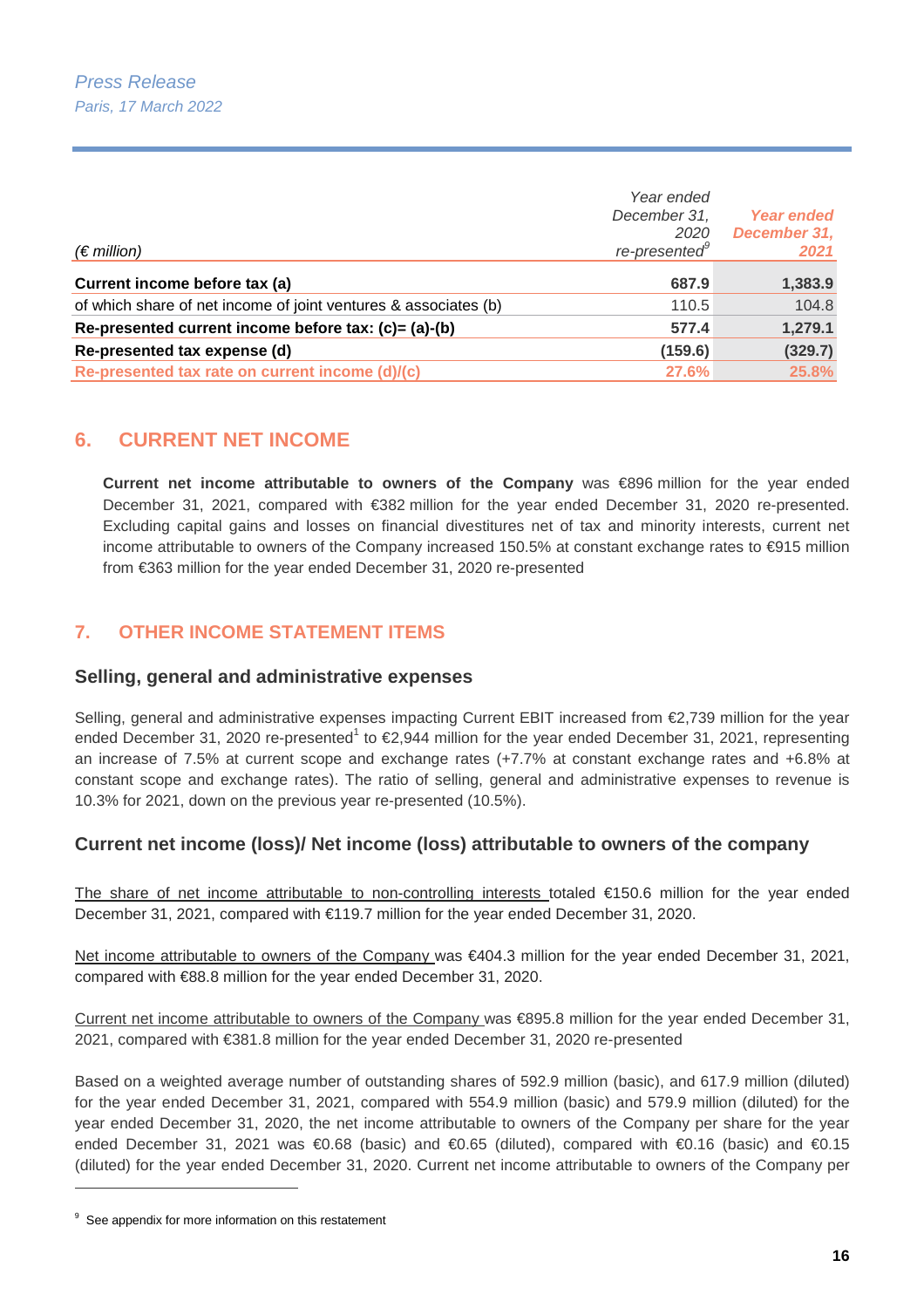share was €1.51 (basic) and €1.45 (diluted) for the year ended December 31, 2021, compared with €0.75 (basic) and €0.72 (diluted) for the year ended December 31, 2020.

The dilutive effect taken into account in the above earnings per share calculations concerns the OCEANE bonds convertible into and/or exchangeable for new and/or existing shares issued in September 2019 and maturing on January 1, 2025 and the Performance Share Grant Plans set-up on April 30, 2019 and maturing in April 2022, on May 5, 2020 and maturing in May 2023 and on May 4, 2021 and maturing in May 2024.

Net income (loss) attributable to owners of the Company for the year ended **December 31, 2021** breaks down as follows:

|                                                             |         | Non-    |              |
|-------------------------------------------------------------|---------|---------|--------------|
| (€ million)                                                 | Current | Current | <b>Total</b> |
| <b>EBIT</b>                                                 | 1,765.7 | (448.2) | 1,317.5      |
| Cost of net financial debt                                  | (342.6) |         | (342.6)      |
| Other financial income and expenses                         | (39.2)  | (35.0)  | (74.2)       |
| Pre-tax net income (loss)                                   | 1,383.9 | (483.2) | 900.7        |
| Income tax expense                                          | (329.7) | (16.1)  | (345.8)      |
| Net income (loss) of other equity-accounted entities        |         |         |              |
| Net income (loss) from discontinued operations              | ۰       |         |              |
| Net (income) loss attributable to non-controlling interests | (158.4) | 7.8     | (150.6)      |
| Net income (loss) attributable to owners of the Company     | 895.8   | (491.5) | 404.3        |

Net income (loss) attributable to owners of the Company for the year ended **December 31, 2020 re-presented<sup>10</sup>** breaks down as follows:

|                                                             |         | Non-    |              |
|-------------------------------------------------------------|---------|---------|--------------|
| $(\epsilon$ million)                                        | Current | Current | <b>Total</b> |
| EBIT                                                        | 1,242.0 | (322.5) | 919.5        |
| Cost of net financial debt                                  | (414.4) |         | (414.4)      |
| Other financial income and expenses                         | (139.7) |         | (139.7)      |
| Pre-tax net income (loss)                                   | 687.9   | (322.5) | 365.4        |
| Income tax expense                                          | (159.6) | 22.6    | (137.0)      |
| Net income (loss) of other equity-accounted entities        | ٠       |         |              |
| Net income (loss) from discontinued operations              | ۰       | (19.9)  | (19.9)       |
| Net (income) loss attributable to non-controlling interests | (146.5) | 26.8    | (119.7)      |
| Net income (loss) attributable to owners of the Company     | 381.8   | (293.0) | 88.8         |

Net income (loss) from discontinued operations to the end of December 2020 corresponds to the impact of costs incurred on the discontinuation of Veolia Water Technologies' EPC international activities of -€19.9 million.

Current EBIT reconciles with operating income, detailing the non-current items of net income, as follows:

 $10<sup>10</sup>$  See appendix for more information on this restatement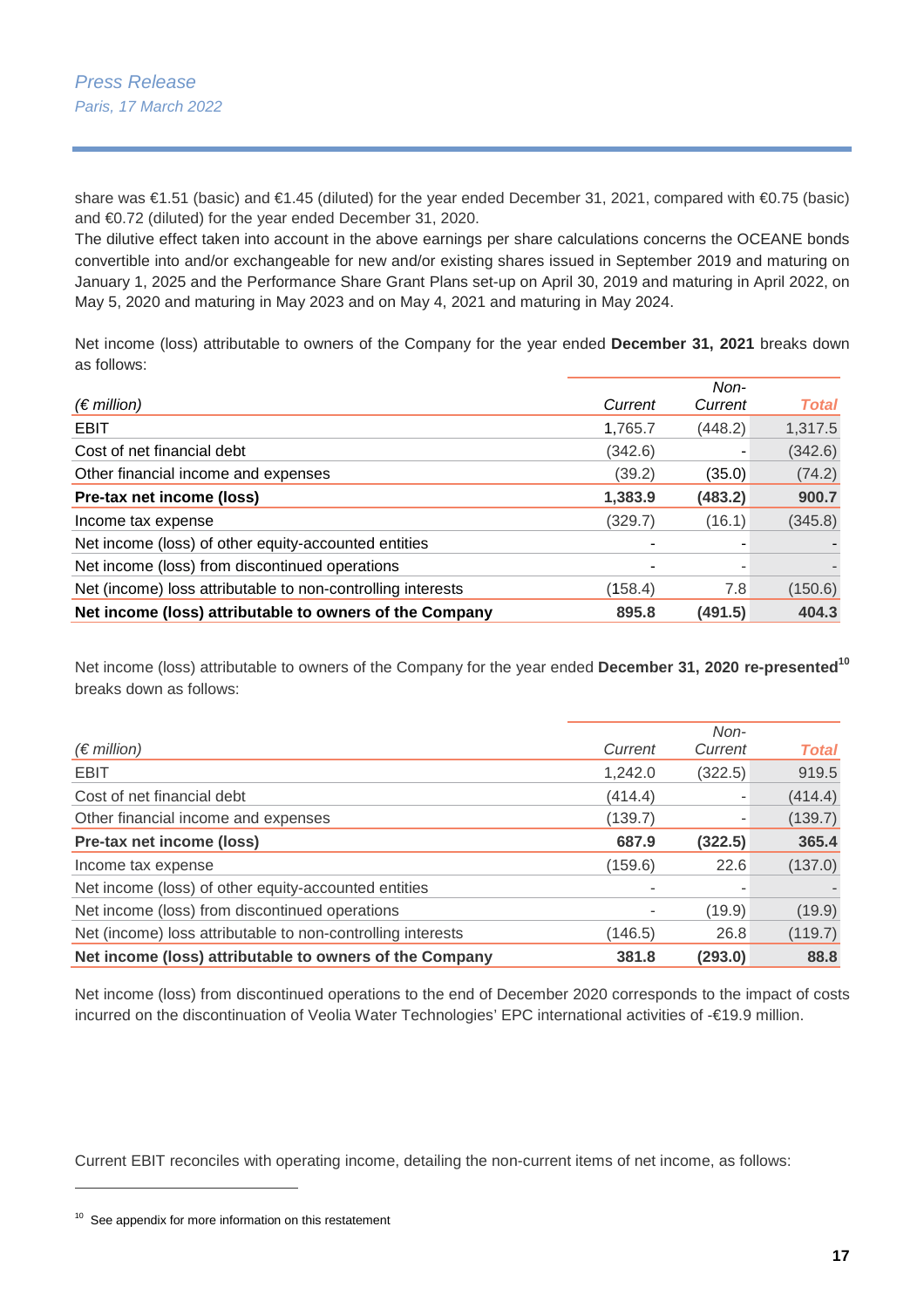| $(\epsilon$ million)                                                                                                               | Year ended<br>December 31,<br>2020<br>re-presented <sup>11</sup> | <b>Year ended</b><br>December 31,<br>2021 |
|------------------------------------------------------------------------------------------------------------------------------------|------------------------------------------------------------------|-------------------------------------------|
| <b>Current EBIT</b>                                                                                                                | 1,242.0                                                          | 1,765.7                                   |
| Impairment losses on goodwill and negative goodwill                                                                                | (44.1)                                                           | 10.8                                      |
| Net charges to non-current provisions                                                                                              | 13.5                                                             | (0.9)                                     |
| Restructuring costs                                                                                                                | (106.6)                                                          | (68.2)                                    |
| Non-current provisions and impairment of property, plant and equipment,<br>intangible assets, operating financial assets and other | (155.9)                                                          | (234.0)                                   |
| Share acquisition costs, with or without acquisition of control                                                                    | (29.4)                                                           | (155.9)                                   |
| <b>Total non-current items</b>                                                                                                     | (322.5)                                                          | (448.2)                                   |
| Operating income after share of net income (loss) of equity-accounted<br>entities                                                  | 919.5                                                            | 1,317.5                                   |

Restructuring costs for the year ended December 31, 2021 mainly concern the waste activity in France for -€22 million.

Non-current provisions and impairment of property, plant and equipment, intangible assets, operating financial assets and other non-current expenses for the year ended December 31, 2021 primarily concern:

- Specific costs dedicated to the health crisis beyond the usual costs of employee equipment and individual protection (-€59 million);
- Non-current asset impairment, notably in Central and Eastern Europe for -€47 million in respect of the industrial asset decarbonization program (Czech Republic, Poland) and in Romania, as well as in Asia for - €41 million.
- Share acquisition costs mainly comprise costs incurred in the context of the Suez combination.

 $11$  See appendix for more information on this restatement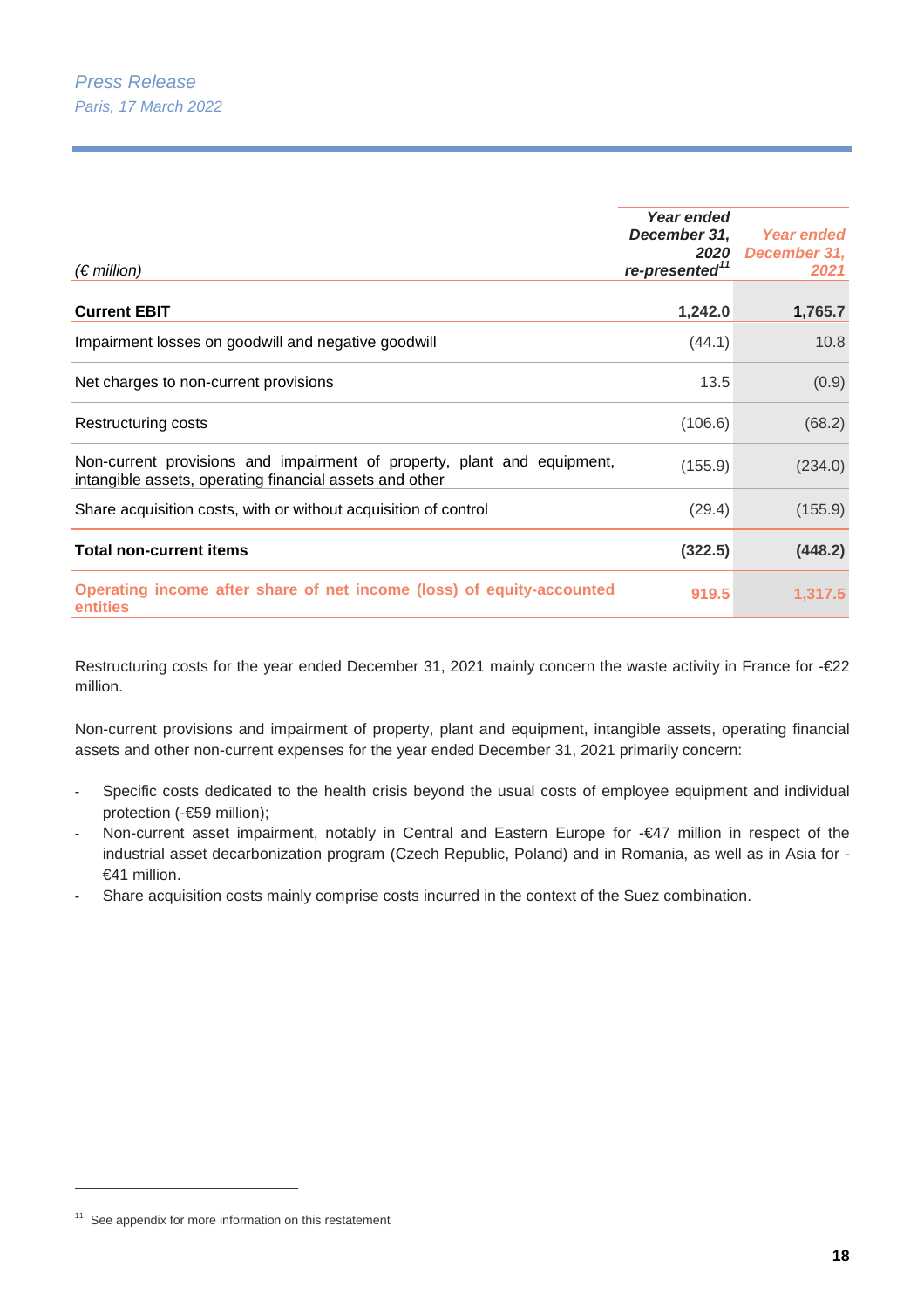# **C] FINANCING**

The following table summarizes the change in net financial debt and net free cash flow:

|                                                                               | Year ended   | <b>Year ended</b> |
|-------------------------------------------------------------------------------|--------------|-------------------|
|                                                                               | December 31, | December 31,      |
| $(\epsilon$ million)                                                          | 2020         | 2021              |
| <b>EBITDA</b>                                                                 | 3,640.8      | 4,233.8           |
| Net industrial investments                                                    |              | (2,211.5)         |
|                                                                               | (2, 151.5)   |                   |
| Change in operating WCR                                                       | 233.4        | 382.5             |
| Dividends received                                                            | 75.3         | 223.1             |
| Renewal expenses                                                              | (260.5)      | (291.9)           |
| Other non-current expenses and restructuring charges                          | (230.0)      | (236.5)           |
| Interest on concession liabilities (IFRIC 12)                                 | (79.8)       | (76.5)            |
| Interest on IFRS 16 lease liabilities                                         | (32.2)       | (28.2)            |
| Financial items (current interest paid and operating cash flow from financing |              |                   |
| activities)                                                                   | (429.7)      | (368.7)           |
| Taxes paid                                                                    | (258.3)      | (285.6)           |
| Net free cash flow before dividend payment, financial investments and         |              |                   |
| financial divestitures                                                        | 507.5        | 1,340.5           |
| Dividends paid                                                                | (425.6)      | (558.2)           |
| Net financial investments                                                     | (4,898.0)    | 64.1              |
| Change in receivables and other financial assets                              | (31.8)       | 111.0             |
| Issue / repayment of deeply subordinated securities                           | 1,987.1      | 497.5             |
| Proceeds on issue of shares                                                   | 139.0        | 2,692.3           |
| Free cash flow                                                                | (2,721.9)    | 4,147.2           |
| Effect of foreign exchange rate movements and other                           | 185.3        | (462.4)           |
| Change                                                                        | (2,536.6)    | 3,684.8           |
| Opening net financial debt                                                    | (10,680.4)   | (13, 217.0)       |
| <b>Closing net financial debt</b>                                             | (13, 217.0)  | (9, 532.2)        |

**Net free cash flow** reflects excellent performance during the year and is €1,340.5 million for the year ended December 31, 2021, compared with €507.5 million for the year ended December 31, 2020.

The change in net free cash flow compared with the year ended December 31, 2020 reflects:

- the increase in EBITDA driven by activity growth and the intensification of commercial and operating efficiency efforts;
- net industrial investments of €2,211.5 million, up 2.8% at current exchange rates (+2.9% at constant exchange rates):
	- o maintenance investments of €1,273 million (4% of revenue),
	- o growth investments in the current portfolio of €876 million (€691 million in the year ended December 31, 2020),
	- o discretionary investments of €456 million, up +€21 million compared with 2020;
	- o industrial divestitures of €317 million as part of the Group's ongoing asset rotation strategy in accordance with the objectives set in the Impact 2023 strategic plan.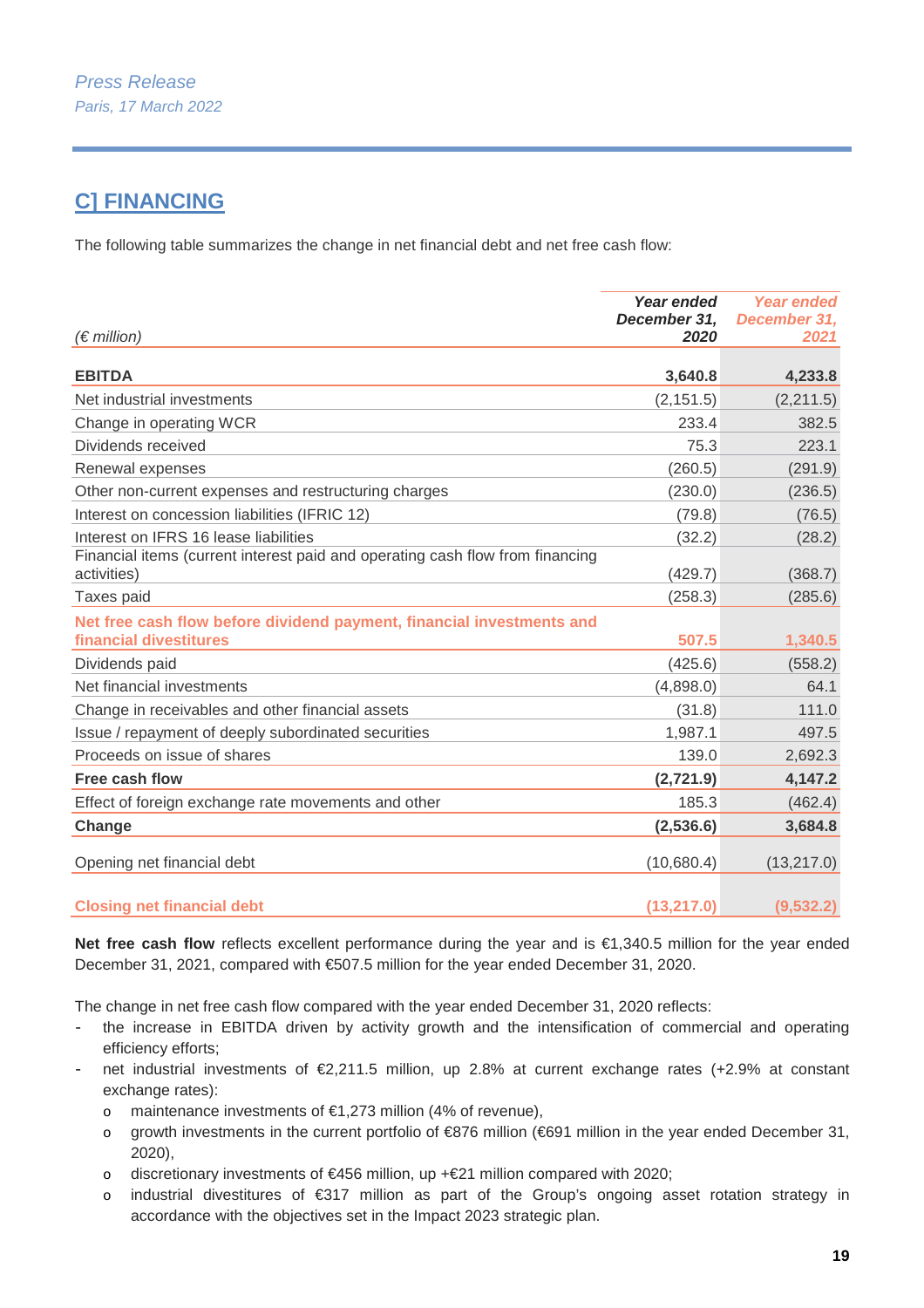- a marked improvement in the change in operating working capital requirements to €383 million, compared with €233 million for the year ended December 31, 2020 thanks to ongoing debt recovery efforts.
- the receipt of Suez dividends of €122 million on July 8, 2021 on the shares acquired in October 2020 (29.9% non-consolidated investment).

Overall**, net financial debt** amounted to €9,532 million, compared with €13,217 million as of December 31, 2020.

Compared with December 31, 2020, the decrease in **net financial debt** is mainly due to:

- net free cash flow generation of  $+ \in 1,341$  million for the year;
- the payment of the dividends voted by the Combined Shareholders' Meeting of April 22, 2021 (-€397 million);
- net financial investments of €64 million (including acquisition costs and net financial debt of new entities) and mainly comprising the impact of the acquisition of OSIS and an organic fertilizer facility in France and the divestiture of industrial services and recycling solution activities in Sweden and Norway and of the Shenzhen water concession in China.
- the share capital increase performed as part of the Suez acquisition financing for €2.5 billion (excluding issue costs)
- the subordinated debt issue for  $€497$  million (excluding issue costs)
- the share capital increase performed under the Sequoia 2021 employee share ownership plan for  $\epsilon$ 204 million net

Net financial debt was also impacted by negative exchange rate fluctuations of -€298 million as of December 31, 2021<sup>12</sup> compared with a positive fluctuations of  $+€273$  million as of December 31, 2020.

#### **1. INDUSTRIAL AND FINANCIAL INVESTMENTS**

#### **1.1 INDUSTRIAL INVESTMENTS**

Total Group gross industrial investments, including new operating financial assets, amounted to €2,528 million for the year ended December 31, 2021, compared with €2,387 million for the year ended December 31, 2020. Industrial investments, excluding discontinued operations, break down by segment as follows:

| Year<br>December 31, 2021<br>(€ million) | ended     | Maintenance<br>and contractual<br>requirements <sup>13</sup> | Discretionary<br>growth | <b>Total gross</b><br><i>industrial</i><br>investments <sup>14</sup> | Industrial<br>divestitures | <b>Total net</b><br><i><b>industrial</b></i><br><i>investments</i> |
|------------------------------------------|-----------|--------------------------------------------------------------|-------------------------|----------------------------------------------------------------------|----------------------------|--------------------------------------------------------------------|
| France                                   |           | 471                                                          | 37                      | 508                                                                  | (88)                       | 420                                                                |
| Europe<br>France                         | excluding | 795                                                          | 172                     | 967                                                                  | (132)                      | 835                                                                |
| Rest of the world                        |           | 500                                                          | 196                     | 696                                                                  | (35)                       | 661                                                                |
| Global businesses                        |           | 233                                                          | 51                      | 284                                                                  | (47)                       | 237                                                                |
| Other                                    |           | 73                                                           | 0                       | 73                                                                   | (14)                       | 59                                                                 |
| <b>Group</b>                             |           | 2,072                                                        | 456                     | 2,528                                                                | (316)                      | 2,212                                                              |

<sup>&</sup>lt;sup>12</sup> Mainly driven by negative impacts on the US dollar (-€86 million), Chinese renminbi yuan (-€65 million), pound sterling (-€60 million), Czech koruna (-€39 million), Hong King dollar (-€14 million) and Russian ruble (-€14 million).

<sup>13</sup> Including maintenance investments of €1,273 million, and contractual requirements of €876 million in 2021.

<sup>14</sup> Including new operational financial assets of €169 million in 2021.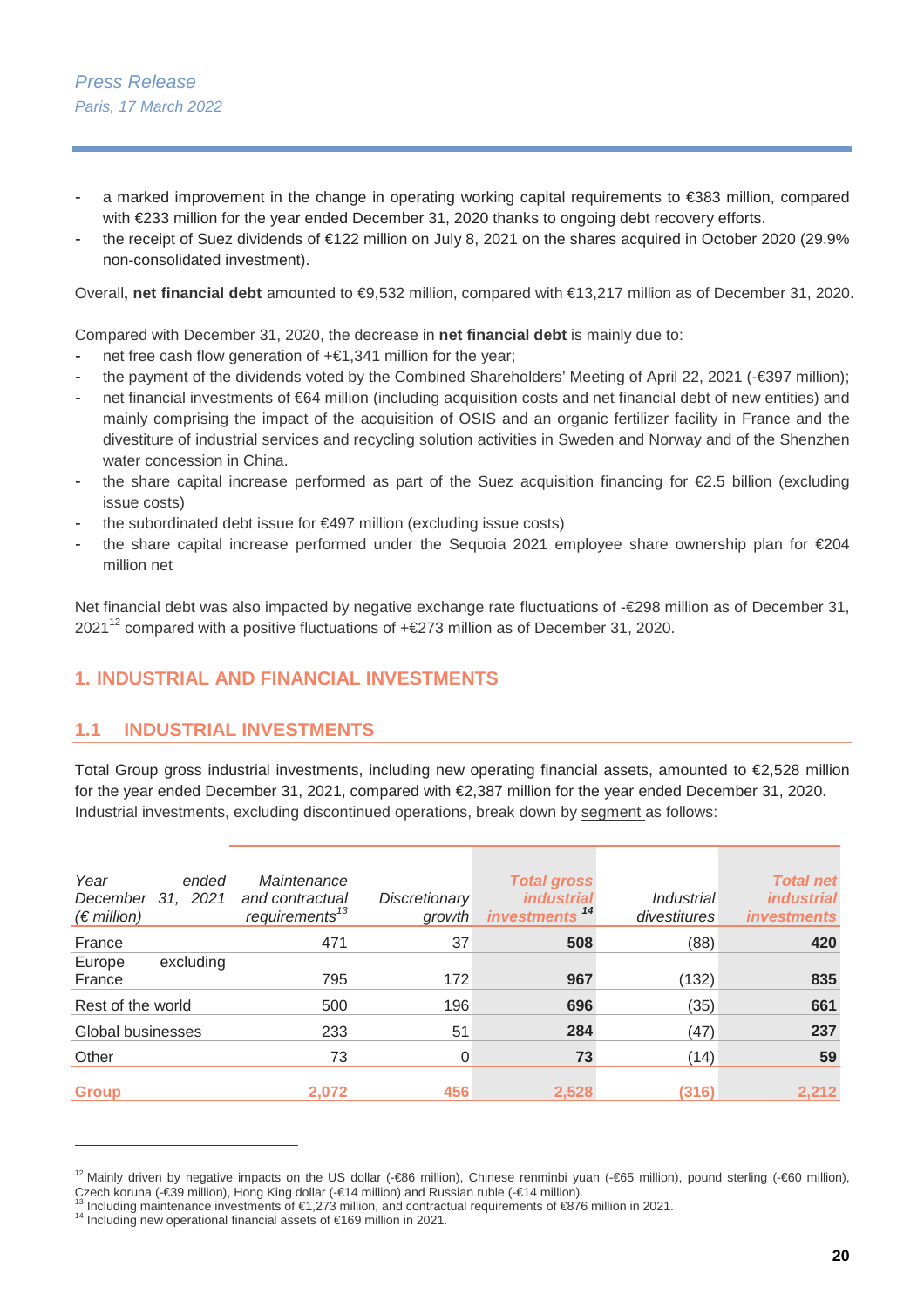| Year<br>December 31, 2020<br>(€ million) | ended     | Maintenance<br>and contractual<br>requirements <sup>15</sup> | Discretionary<br>growth | <b>Total gross</b><br><i><b>industrial</b></i><br>investments <sup>16</sup> | Industrial<br>divestitures | <b>Total net</b><br><i>industrial</i><br><i>investments</i> |
|------------------------------------------|-----------|--------------------------------------------------------------|-------------------------|-----------------------------------------------------------------------------|----------------------------|-------------------------------------------------------------|
| France                                   |           | 447                                                          | 34                      | 481                                                                         | (63)                       | 418                                                         |
| Europe<br>France                         | excluding | 742                                                          | 167                     | 910                                                                         | (102)                      | 808                                                         |
| Rest of the world                        |           | 514                                                          | 198                     | 711                                                                         | (27)                       | 684                                                         |
| Global businesses                        |           | 225                                                          | 36                      | 261                                                                         | (43)                       | 217                                                         |
| Other                                    |           | 24                                                           | 0                       | 24                                                                          | 0                          | 24                                                          |
| <b>Group</b>                             |           | 1,952                                                        | 435                     | 2,387                                                                       | (236)                      | 2,151                                                       |

At constant exchange rates, net industrial investments are up slightly (+2.8%) year-on-year. Impacted by the health crisis, an increased budget was allocated to maintenance investments. In line with the strategic choices of the Impact 2023 program, investments mainly include:

- in the Rest of the world, investments of  $\epsilon$ 73 million including hazardous waste processing development projects (construction of incinerators in Saudi Arabia, China and Singapore) and €34 million in the plastics circular economy (recycling plants in Japan and Singapore).
- in Europe excluding France,  $\epsilon$ 115 million in the energy loop sector, mainly comprising decarbonization investment at our heat production sites (Germany, Czech Republic and Poland).

### **1.2 FINANCIAL INVESTMENTS AND DIVESTITURES**

Net financial investments totaled +€64 million in 2021, compared with -€4,898 million in 2020.

**Financial investment**s totaled -€476 million in the year ended December 31, 2021 (including acquisition costs and net financial debt of new entities) and mainly included the impacts of the acquisition of Osis in France (€348 million including IFRS 16 debt) and an organic fertilizer facility in France (€20 million).

In 2020, excluding the acquisition of Suez Environnement shares (€3,422 million including acquisition costs), financial investments totaled -€1,649 million (including acquisition costs and net financial debt of new entities) and mainly comprised the acquisition of the Prague Right Bank urban heating network in the Czech Republic (€710 million), heat production assets in Budapest, Hungary (€294 million), the Alcoa hazardous waste processing site in the United States (€231 million) and the MAG waste processing group in Russia (€125 million) and the buyout of the minority partner in the Nagpur water contract in India (€113 million).

**Financial divestitures** totaled €540 million in 2021 (including disposal costs) and mainly included the divestiture of the stake in the Shenzhen water concession in China ( $\epsilon$ 249 million)<sup>17</sup>, as well as the divestiture of industrial services and recycling services activities in Sweden and Norway (€111 million)<sup>18</sup>.

<sup>15</sup> Including maintenance investments of €1,261 million, and contractual requirements of €691 million in 2020.

<sup>16</sup> Including new operational financial assets of €160 million in 2020.

<sup>17</sup> Total transaction amount of €394 million including the repayment of the shareholder loan (€105 million) and the payment of dividends (€40 million)

<sup>&</sup>lt;sup>8</sup> Total transaction amount of €235 million, including the divestiture of industrial assets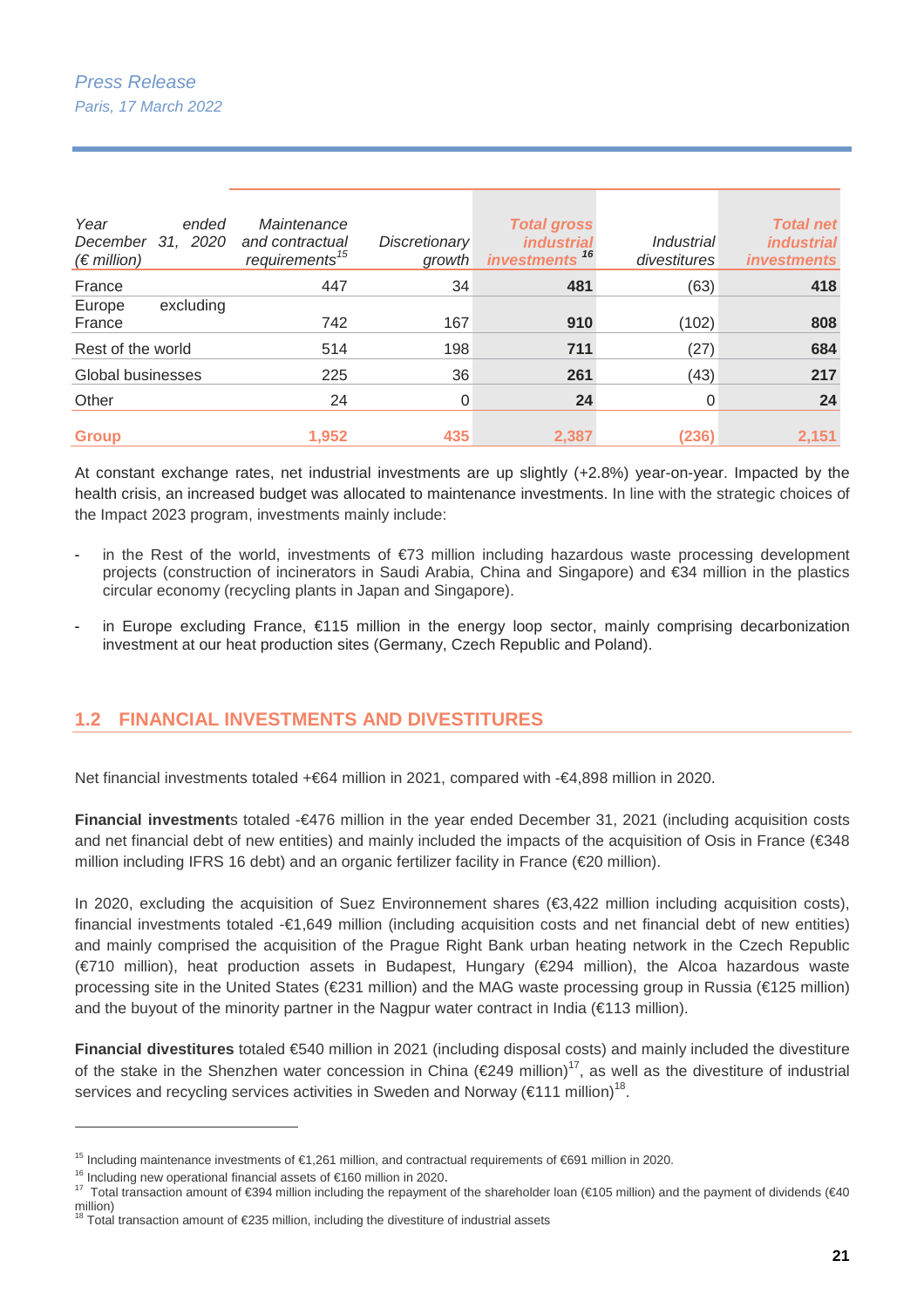In 2020, financial divestitures totaled €174 million (including disposal costs) and mainly comprised the sale of SADE's Telecom branch (€52 million), the sale of assets in Germany (€31 million), the sale of the investment in the Liuzhou water concession in China (€47 million) and the sale of Campus X in Italy (€20 million), as well as the share capital increase by Southa in Hong Kong subscribed by minority shareholders for €14 million.

#### **2. OPERATING WORKING CAPITAL**

#### (4)

The change in operating working capital requirements (excluding discontinued operations) was €382 million for the year ended December 31, 2021, compared with €233 million for the year ended December 31, 2020.

This change reflects the regular monitoring and improvement of the collection and billing processes in a context of increased vigilance and denotes the resilience of the Group's municipal and industrial customers.

The net WCR position on the balance sheet as of December 31, 2021 is a resource of €1,854 million compared to €1,511 million as of December 31, 2020, a change of €342 million including -€41 million relating to changes in consolidation scope and €0.4 million relating to foreign exchange impacts.

#### **3. EXTERNAL FINANCING**

### **3.1 STRUCTURE OF NET FINANCIAL DEBT**

| $(\epsilon$ million)                                | As of<br>December 31,<br>2020 | As of<br>December 31,<br>2021 |
|-----------------------------------------------------|-------------------------------|-------------------------------|
| Non-current financial liabilities                   | 12,133                        | 11,761                        |
| Current financial liabilities                       | 7,599                         | 9,033                         |
| Bank overdrafts and other cash position items       | 218                           | 242                           |
| Sub-total financial debt                            | 19,949                        | 21,036                        |
| Cash and cash equivalents                           | (5,840)                       | (10, 519)                     |
| Allocation of the fair value of hedging instruments | (57)                          | (13)                          |
| Liquid assets and financing financial assets        | (835)                         | (972)                         |
| <b>Net financial debt</b>                           | 13,217                        | 9,532                         |

As of December 31, 2021, net financial debt after hedging is entirely at fixed rates.

The average maturity of net financial debt was 7.8 years as of December 31, 2021 (6 years excluding the impact of the share capital increase and the hybrid bond issue) compared with 6.2 years as of December 31, 2020.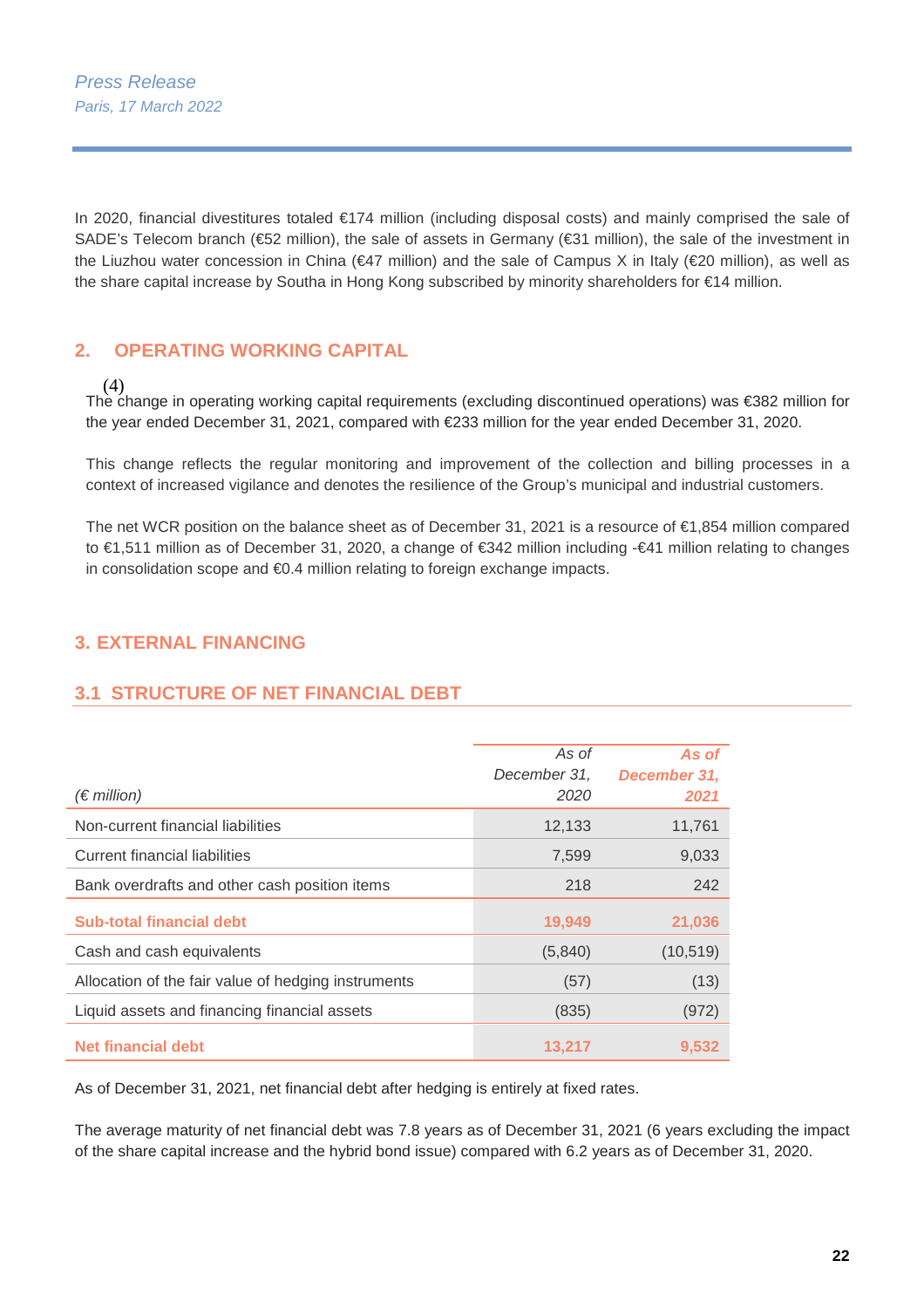### **3.2 GROUP LIQUIDITY POSITION**

Following the appearance of the health crisis in 2020, Veolia made liquidity monitoring a priority. This led to the monitoring of weekly cash flow forecasts over a five-week horizon, through the regular review of the functioning of the Finance back office (invoicing, collections, payments, suppliers) and a daily update on the situation of the financial markets at Group level.

The Group has therefore pursued a prudent and resilient financing policy, with pooled cash invested in liquid monetary assets (monetary UCITS or liquid bank deposits).

The Group's gross liquidity position at December 31, 2021 stood at €15.5 billion and mainly consists of:

- €11.5 billion in cash or cash equivalents (centralized cash mainly invested in liquid monetary assets for €10.3 billion and cash available in subsidiaries for €1.2 billion);
- €4 billion of undrawn and available credit lines and bilateral credit lines.

The Group's net liquidity as of December 31, 2021 was €6.2 billion, including current debt and bank overdrafts and other cash position items reducing gross liquidity by €9.3 billion. Current debt and bank overdrafts and other cash position items notably include €5.9 billion of commercial paper with an average maturity of 2.5 months, currently being refinanced.

Liquid assets of the Group as of December 31, 2021 break down as follows:

|                                                                                                            |          | As of December As of December |
|------------------------------------------------------------------------------------------------------------|----------|-------------------------------|
| $(\epsilon$ million)                                                                                       | 31, 2020 | 31, 2021                      |
| <b>Veolia Environnement</b>                                                                                |          |                               |
| Undrawn syndicated loan facility                                                                           | 3,000.0  | 3,000.0                       |
| Undrawn MT bilateral credit lines                                                                          | 1,000.0  | 1,000.0                       |
| Undrawn ST bilateral credit lines                                                                          |          |                               |
| Letters of credit facility                                                                                 | 21.6     | 22.9                          |
| Cash and cash equivalents <sup>19</sup>                                                                    | 5,542.2  | 10,333.7                      |
| <b>Subsidiaries:</b>                                                                                       |          |                               |
| Cash and cash equivalents                                                                                  | 1,132.9  | 1,156.7                       |
| <b>Total liquid assets</b>                                                                                 | 10,696.7 | 15,513.3                      |
| Current debt and bank overdrafts and other cash position items                                             |          |                               |
| Current debt                                                                                               | 7,599.6  | 9,034.9                       |
| Bank overdrafts and other cash position items                                                              | 217.6    | 241.9                         |
| Total current debt and bank overdrafts and other cash position items                                       | 7,817.2  | 9,276.8                       |
| Total liquid assets net of current debt and bank overdrafts and other<br>cash position items <sup>20</sup> | 2,879.5  | 6,236.5                       |

<sup>&</sup>lt;sup>19</sup> Including liquid assets and financing financial assets included in Net financial debt.

 $20$  Including cash equivalents from GIE Placements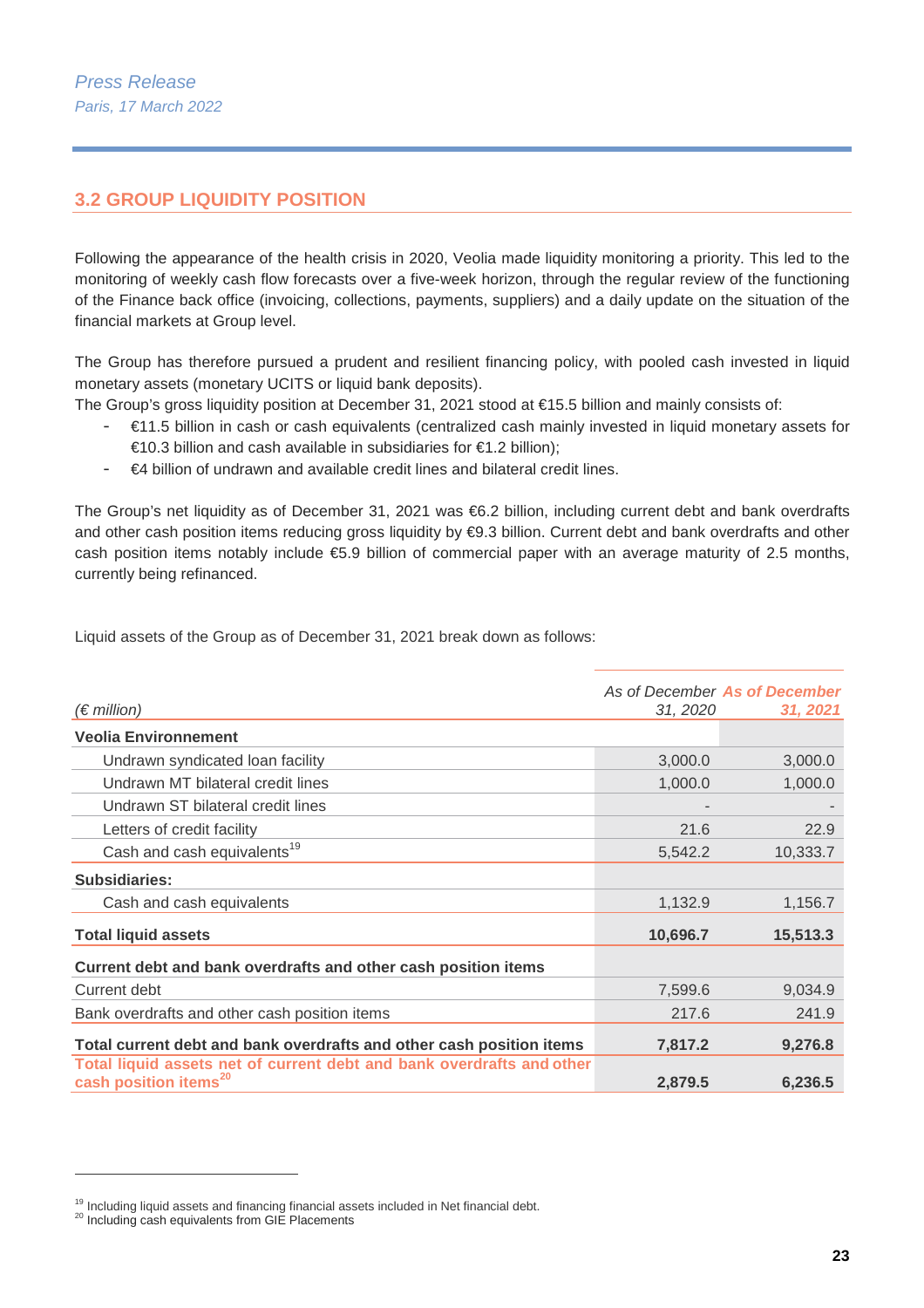The increase in net liquid assets compared to December 31, 2020 mainly reflects the proceeds from the €2.5 billion share capital increase on October 8, 2021 and the €0.5 billion hybrid debt issue on November 8, 2021, as well as the subscription of two short-term loans totaling €0.7 billion.

The multi-currency syndicated loan facility is undrawn as of December 31, 2021. Initially secured on November 2, 2015 for an amount of €3 billion and with a maturity of 2022, it was extended to 2024. In addition, Veolia Environnement has bilateral credit lines for a total undrawn amount of €1 billion as of December 31, 2021. Veolia Environnement may draw on the multi-currency syndicated loan facility and all credit lines at any time.

As of December 31, 2021, the US dollar bilateral letters of credit facility drawable in cash totaled US\$25.9 million (€22.9 million euro-equivalent) and is not used to date. It is included in the above liquidity table.

# **D] RETURN ON CAPITAL EMPLOYED (ROCE)**

Current EBIT after tax is calculated as follows:

|                               | Year ended           |                   |
|-------------------------------|----------------------|-------------------|
|                               | December 31,         | <b>Year ended</b> |
|                               |                      | 2020 December 31, |
| (€ million)                   | re-presented $^{21}$ | 2021              |
| Current EBIT <sup>22</sup>    | 1.242                | 1,766             |
| - Current income tax expense  | (160)                | (330)             |
| <b>Current EBIT after tax</b> | 1,082                | 1,436             |

 $21$  See appendix for more information on this restatement

<sup>&</sup>lt;sup>22</sup> Including the share of net income (loss) of joint ventures and associates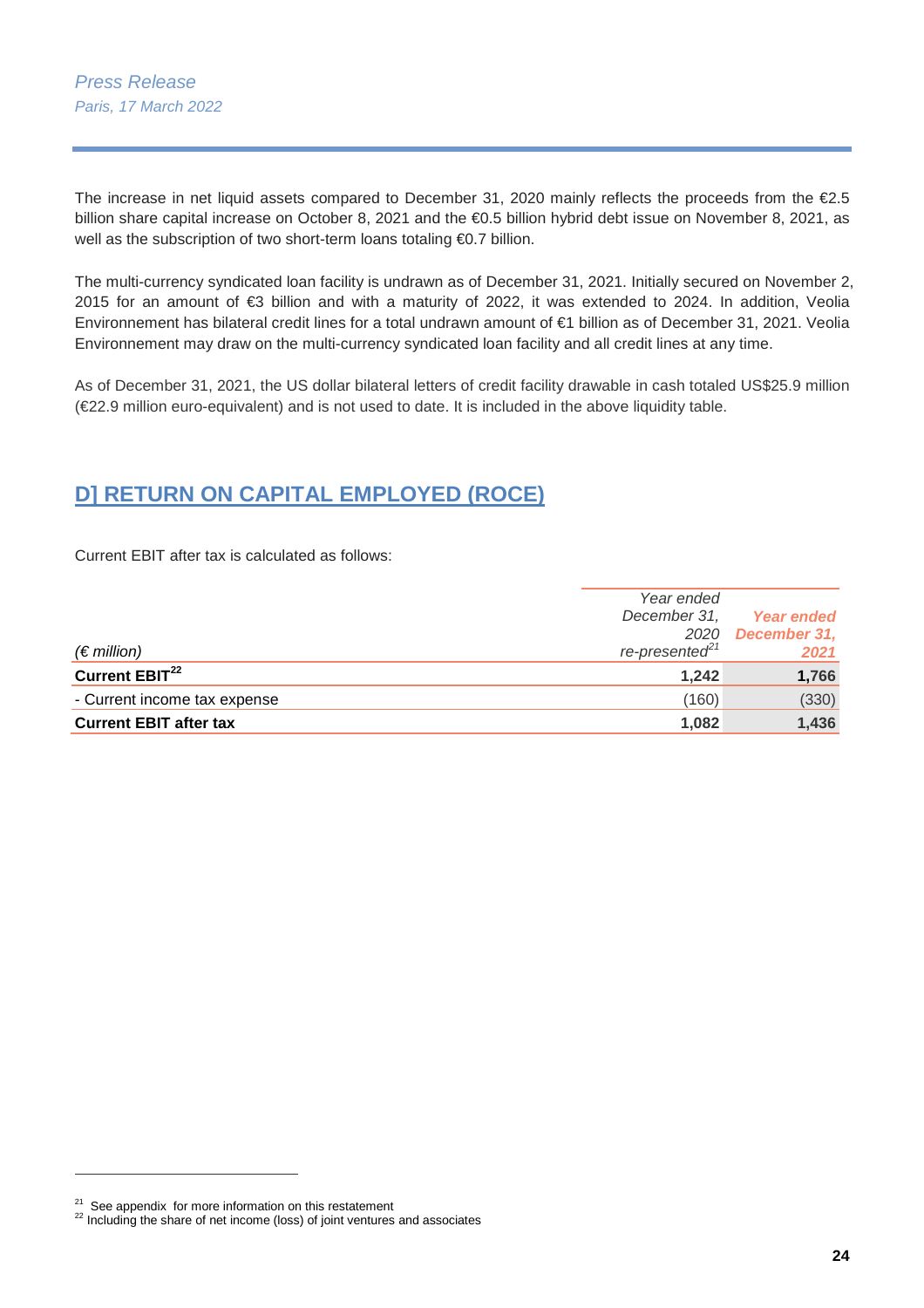$\overline{a}$ 

The table below presents the calculation of Capital Employed:

|                                                                        | As of December           | As of                |
|------------------------------------------------------------------------|--------------------------|----------------------|
| $(\epsilon$ million)                                                   | 31, 2020<br>re-presented | December 31,<br>2021 |
| Intangible assets and Property, plant and equipment, net               | 13,086                   | 13,687               |
| Right of use                                                           | 1,530                    | 1,562                |
| Goodwill, net of impairment                                            | 5,935                    | 6,251                |
| Investments in joint ventures and associates                           | 1,375                    | 1,594                |
| Operating financial assets                                             | 1,371                    | 1,320                |
| Operating and non-operating working capital requirements, net          | (3, 555)                 | (4, 557)             |
| Net derivative and other instruments                                   | (40)                     | 69                   |
| Provisions                                                             | (2,260)                  | (2, 345)             |
| <b>Capital employed</b>                                                | 17,442                   | 17,581               |
| Impact of discontinued operations and other restatements <sup>23</sup> | (284)                    | 362                  |
| <b>Capital employed</b>                                                | 17,158                   | 17,943               |

The Group's post-tax return on capital employed (ROCE) is as follows:

| $(\epsilon$ million) |                      |             |     |     | <b>Current EBIT</b><br>after tax | Average capital<br>employed | <b>Post-tax ROCE</b> |
|----------------------|----------------------|-------------|-----|-----|----------------------------------|-----------------------------|----------------------|
| 2020                 | (incl.               | <b>IFRS</b> | 16) | re- |                                  |                             |                      |
| presented            |                      |             |     |     | 1.082                            | 17.535                      | 6.2%                 |
|                      | 2021 (incl. IFRS 16) |             |     |     | 1.436                            | 17.550                      | 8.2%                 |

 $^{23}$  2021 restatements mainly concern the add-back of the capital employed of activities sold in Norway and Sweden and the prorating of the capital employed of OSIS acquired in 2021. 2020 restatements concern the prorating of the value of securities acquired in the last quarter of 2020 (Prague Right Bank and Bert Hungary), and the add-back of the capital employed of the Shenzhen water concession which gave rise to a restatement in assets and liabilities held for sale as of December 31, 2020.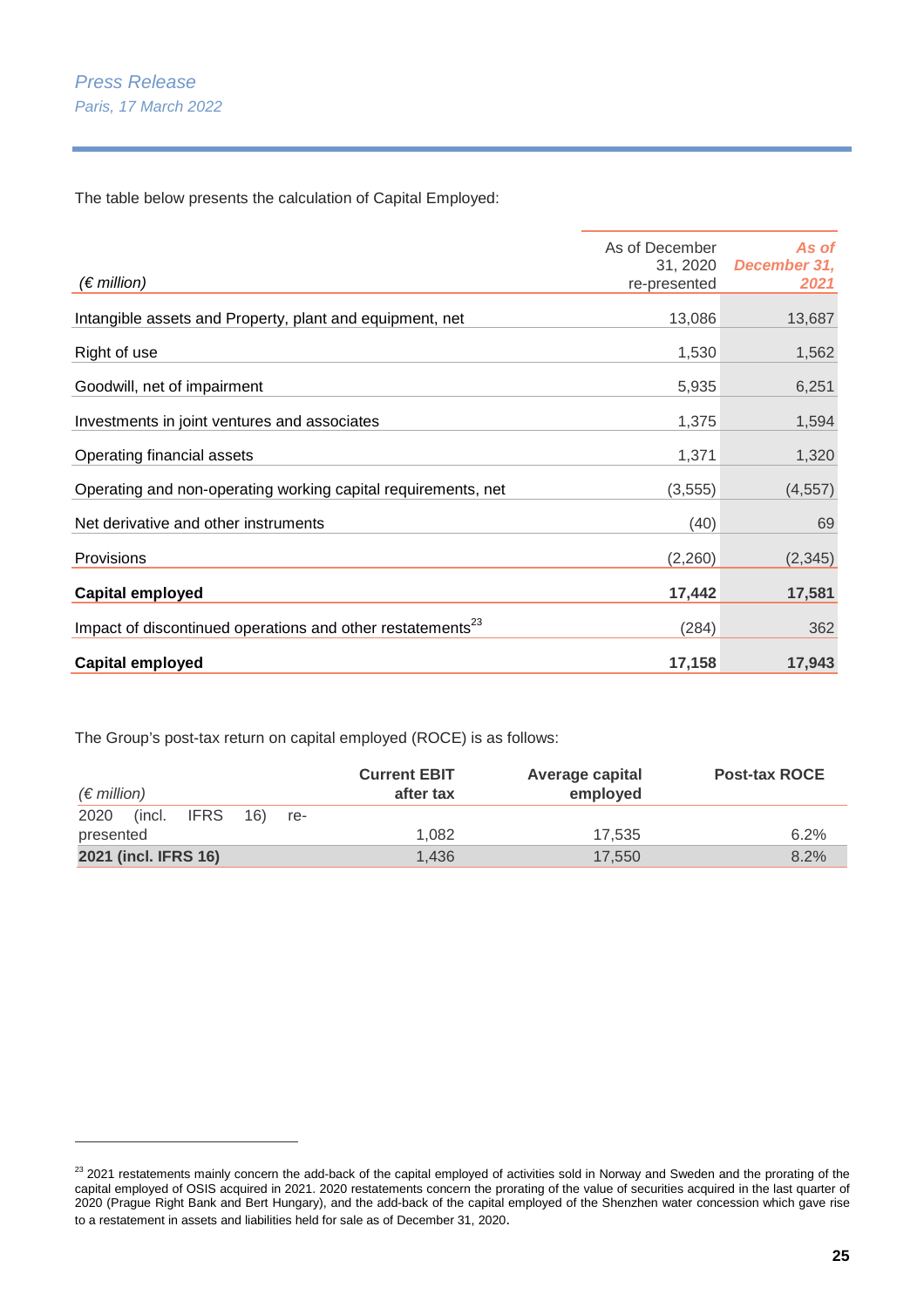# **APPENDICES**

### **1. RECONCILIATION OF DATA PUBLISHED IN 2020 AND 2019 WITH DATA RE-PRESENTED IN 2021**

From fiscal year 2021 and with a view to improving comparability with other issuers, the impacts of applying IFRS 2, "Share-based payments", are now included in Current EBIT.

In accordance with ESMA guidance on changes in the definition of non-GAAP indicators, the 2019 and 2020 indicators were restated.

**Impact of personnel costs share-based payments (IFRS2) reclassification as a current item** 

|                                                                                | 31 Dec 2019 | <b>IFRS 2</b> | 31 Dec 2019 | 31 Déc 2020 | <b>IFRS 2</b> | 31 Dec 2020        |
|--------------------------------------------------------------------------------|-------------|---------------|-------------|-------------|---------------|--------------------|
| (en millions d'euros)                                                          | published   | <b>impact</b> | represented | publié      |               | impact represented |
| <b>Revenue</b>                                                                 | 27 189      |               | 27 189      | 26 010      |               | 26 010             |
| <b>EBITDA</b>                                                                  | 4 0 2 2     |               | 4 0 2 2     | 3641        |               | 3641               |
| <b>EBITDA</b> margin                                                           | 14,8%       |               | 14,8%       | 14,0%       |               | 14,0%              |
| Share based payments                                                           |             | $-21$         | $-21$       |             | $-33$         | $-33$              |
| <b>Current EBIT</b>                                                            | 1730        | $-21$         | 1709        | 1 275       | $-33$         | 1 2 4 2            |
| Net current income - Group share                                               | 760         | $-21$         | 738         | 415         | $-33$         | 382                |
| Net current income - Group share<br>excluding capital gain (loss) on financial |             |               |             |             |               |                    |
| disposals                                                                      | 734         | $-21$         | 713         | 396         | $-33$         | 363                |
| <b>Operating income</b>                                                        | 1 4 6 5     | $\bf{0}$      | 1 4 6 5     | 920         | 0             | 920                |
| Net income group share                                                         | 625         | $\bf{0}$      | 625         | 89          | $\bf{0}$      | 89                 |
| Net capex                                                                      | $-2201$     |               | $-2201$     | $-2151$     |               | $-2151$            |
| Net Free cash flow                                                             | 868         |               | 868         | 508         |               | 508                |
| <b>Opening Net financial debt</b>                                              | $-11564$    |               | $-11564$    | $-10680$    |               | $-10680$           |
| <b>Closing Net financial debt</b>                                              | $-10680$    |               | $-10680$    | $-13217$    |               | $-13217$           |

This adjustment does not impact Net income attributable to owners of the Company in so far as it involves a reclassification between current and non-current items in Net income attributable to owners of the Company.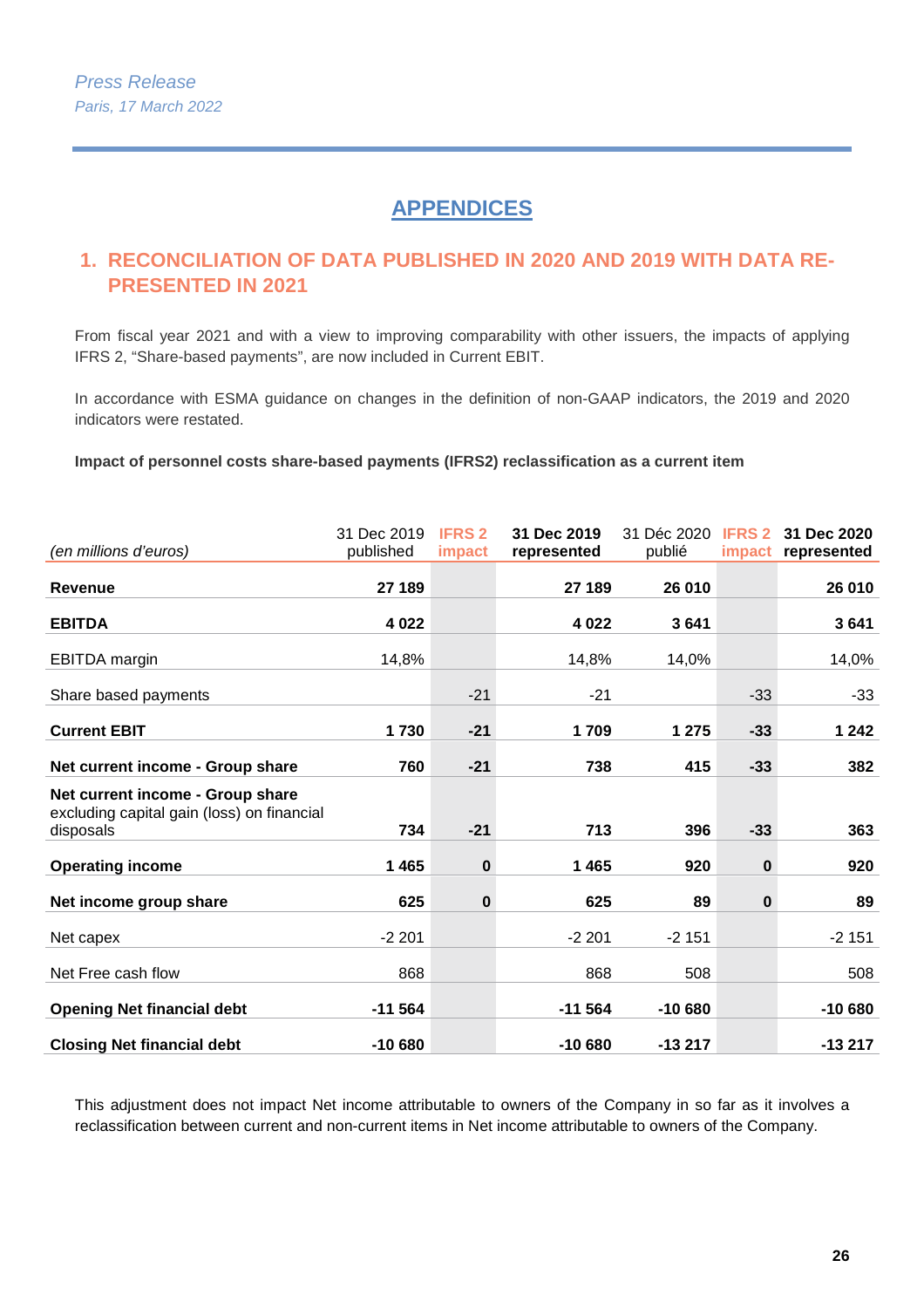# **2. RECONCILIATION OF GAAP INDICATORS AND THE INDICATORS USED BY THE GROUP**

### **2.1 EBITDA**

The reconciliation of Operating cash flow before change in working capital with EBITDA is as follows:

|                                                       | Year ended   | <b>Year ended</b> |
|-------------------------------------------------------|--------------|-------------------|
|                                                       | December 31, | December 31,      |
| $(\epsilon$ million)                                  | 2020         | 2021              |
| Operating cash flow before changes in working capital | 2,892.8      | 3,213.2           |
| o/w Operating cash flow from financing activities     | (20.8)       | (70.1)            |
| o/w Adjusted operating cash flow                      | 2,913.5      | 3,283.3           |
| Less:                                                 |              |                   |
| Renewal expenses                                      | 260.5        | 291.9             |
| Cash restructuring charges                            | 116.4        | 77.0              |
| Share acquisition and disposal costs                  | 37.6         | 170.7             |
| Other non-current expenses                            | 113.6        | 159.5             |
| Plus:                                                 |              |                   |
| Principal payments on operating financial assets      | 199.2        | 251.4             |
| <b>EBITDA</b>                                         | 3,640.8      | 4,233.8           |

### **2.2 NET FREE CASH FLOW**

The reconciliation of Net cash from operating activities of continuing operations (included in the Consolidated Cash Flow Statement) with net free cash flow is as follows:

| $(\epsilon$ million)                                                    | Year ended<br>December 31, 2020 | <b>Year ended</b><br>December 31,<br>2021 |
|-------------------------------------------------------------------------|---------------------------------|-------------------------------------------|
| Net cash from operating activities of continuing<br>operations<br>Plus: | 2,737.7                         | 3,163.8                                   |
| Industrial investments, net of grants                                   | (1,608.6)                       | (1,728.8)                                 |
| Proceeds on disposal of industrial assets                               | 235.9                           | 316.4                                     |
| New operating financial assets                                          | (160.0)                         | (166.6)                                   |
| Principal payments on operating financial assets                        | 199.2                           | 251.4                                     |
| New finance lease debt                                                  | (488.7)                         | (483.8)                                   |
| Dividends received                                                      | 75.3                            | 223.1                                     |
| Net financial interest<br>Less:                                         | (516.8)                         | (462.1)                                   |
| Share acquisition and disposal costs                                    | 33.5                            | 227.1                                     |
| Net free cash flow                                                      | 507.5                           | 1,340.5                                   |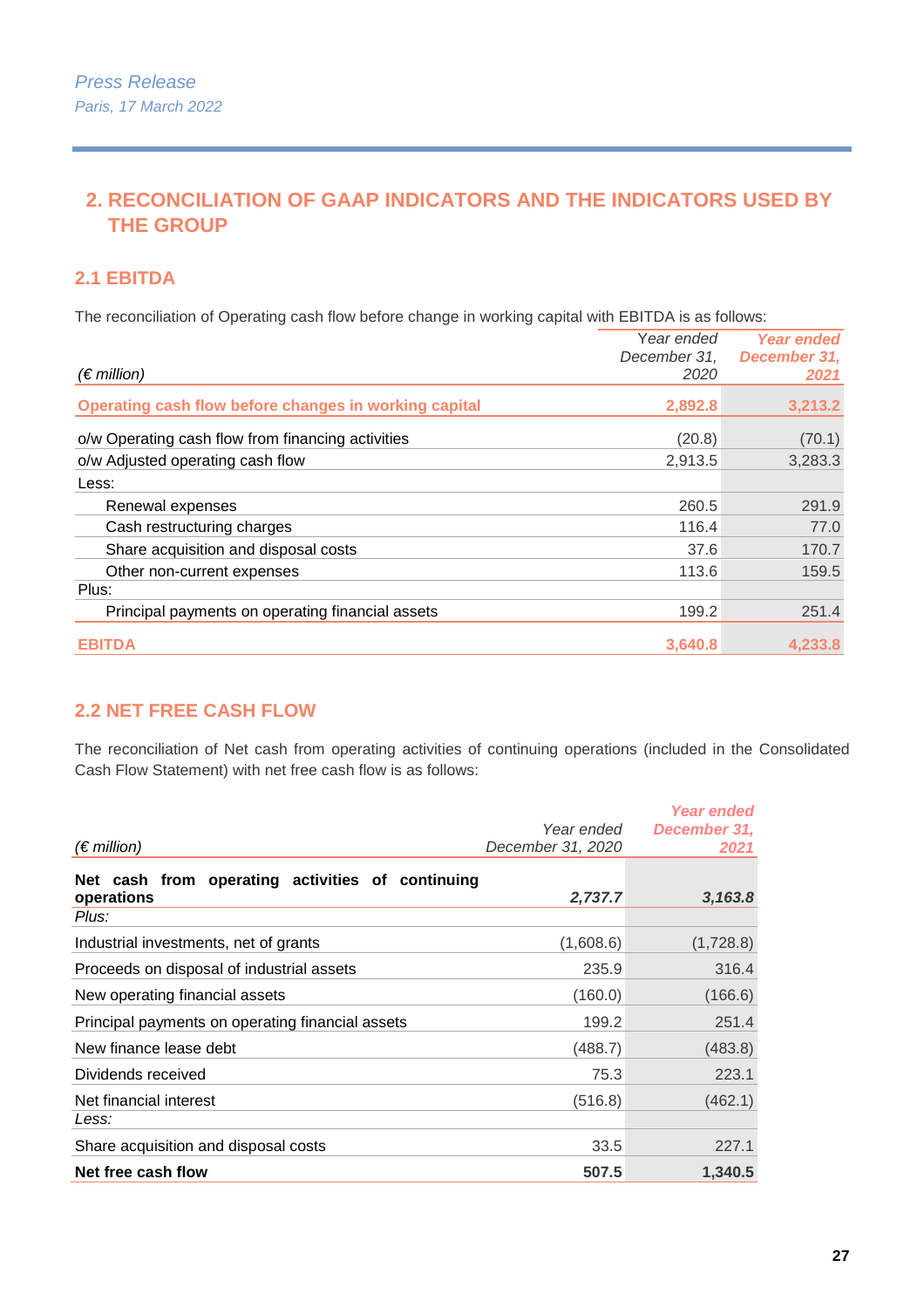### **2.3 INDUSTRIAL INVESTMENTS**

The reconciliation of Industrial investments, net of grants (included in the Consolidated Cash Flow Statement) with industrial investments is as follows:

|                                                   | Year ended   | <b>Year ended</b> |
|---------------------------------------------------|--------------|-------------------|
|                                                   | December 31, | December 31,      |
| $(\epsilon$ million)                              | 2020         | 2021              |
|                                                   |              |                   |
| Industrial investments, net of grants             | (1,608.6)    | (1,728.8)         |
|                                                   |              |                   |
| New finance lease debt                            | (488.7)      | (483.8)           |
| Change in concession working capital requirements | (130.0)      | (146.3)           |
| New operating financial assets                    | (160.0)      | (169.0)           |
| <b>Gross industrial investments</b>               | (2,387.3)    | (2,528.2)         |

# **3. DEFINITIONS**

### **3.1 Strictly accounting indicators (GAAP: IFRS)**

**Cost of net financial debt** is equal to the cost of gross debt excluding IFRS 16 financial interest presented as other financial expenses and including related gains and losses on interest rate and currency hedges, less income on cash and cash equivalents.

**Operating cash flow before changes in working capital**, as presented in the Consolidated Cash Flow Statement, is comprised of three components: operating cash flow from operating activities (referred to as "adjusted operating cash flow" and known in French as "capacité d autofinancement opérationnelle") consisting of operating income and expenses received and paid ("cash"), operating cash flow from financing activities including cash financial items relating to other financial income and expenses and operating cash flow from discontinued operations composed of cash operating and financial income and expense items classified in net income from discontinued operations pursuant to IFRS 5. Adjusted operating cash flow does not include the share of net income attributable to equity-accounted entities.

**Net income (loss) from discontinued operations** is the total of income and expenses, net of tax, related to businesses divested or in the course of divestiture, in accordance with IFRS 5.

### **3.2 Non-strictly accounting indicators (non GAAP)**

The term **"change at constant exchange rates"** represents the change resulting from the application of exchange rates of the prior period to the current period, all other things being equal.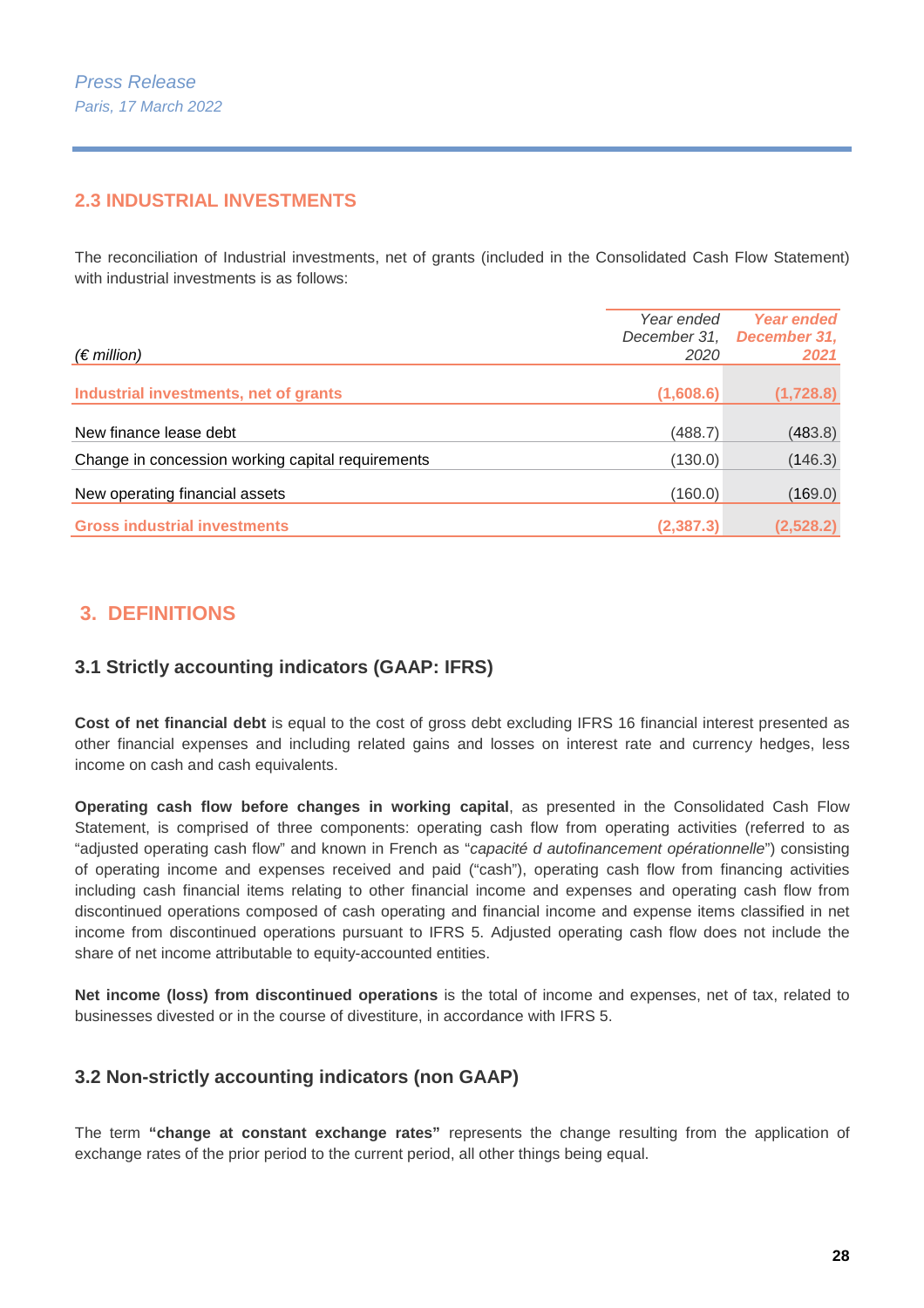**The municipal sector** encompasses services in the Water, Waste and Energy business lines aimed at users, performed under contracts with municipal governments, groups of municipal governments, or regional or national governments.

**The industrial sector** covers Water, Waste and Energy management services, offered to industrial or service sector customers.

**EBITDA** comprises the sum of all operating income and expenses received and paid (excluding restructuring charges, non-current WCR impairments, renewal expenses and share acquisition and disposal costs) and principal payments on operating financial assets.

**The EBITDA margin** is defined as the ratio of EBITDA to revenue.

To calculate Current EBIT (which includes the share of current net income of joint ventures and associates) , the following items are deducted from operating income:

- impairment of goodwill of controlled subsidiaries and equity-accounted entities;
- restructuring charges;
- non-current provisions and impairment;
- non-current and/or significant impairment of non-current assets (property, plant and equipment, intangible assets and operating financial assets);
- share acquisition costs.

**Current net income attributable to owners of the Company** is defined as the sum of the following items:

- current EBIT:
- current net finance expenses, including the current cost of net financial debt and other current financial income and expenses, including capital gains or losses on financial divestitures (including gains or losses included in the share of net income of equity-accounted entities):
- current tax items :
- minority interests (excluding the portion of minority interests relative to non-current items in the income statement).

**Current net income attributable to owners of the Company per share** is defined as the ratio of current net income (not restated for the cost of the coupon attributable to hybrid debt holders) by the weighted average number of outstanding shares during the year.

**Net industrial investments**, as presented in the statement of changes in net financial debt, include industrial investments (purchases of intangible assets and property, plant and equipment, and operating financial assets), net of industrial asset divestitures.

The Group identifies three categories of investment:

- maintenance investments which reflect the replacement of equipment and installations used by the Group;
- growth investments which include investments in new equipment and installations embedded in existing contracts or in line with contractual requirements;
- discretionary growth investments which reflect investments in new equipment and installations linked to new projects, contract wins or significant new developments and extensions to existing projects or contracts.

The last two categories are defined as growth investments.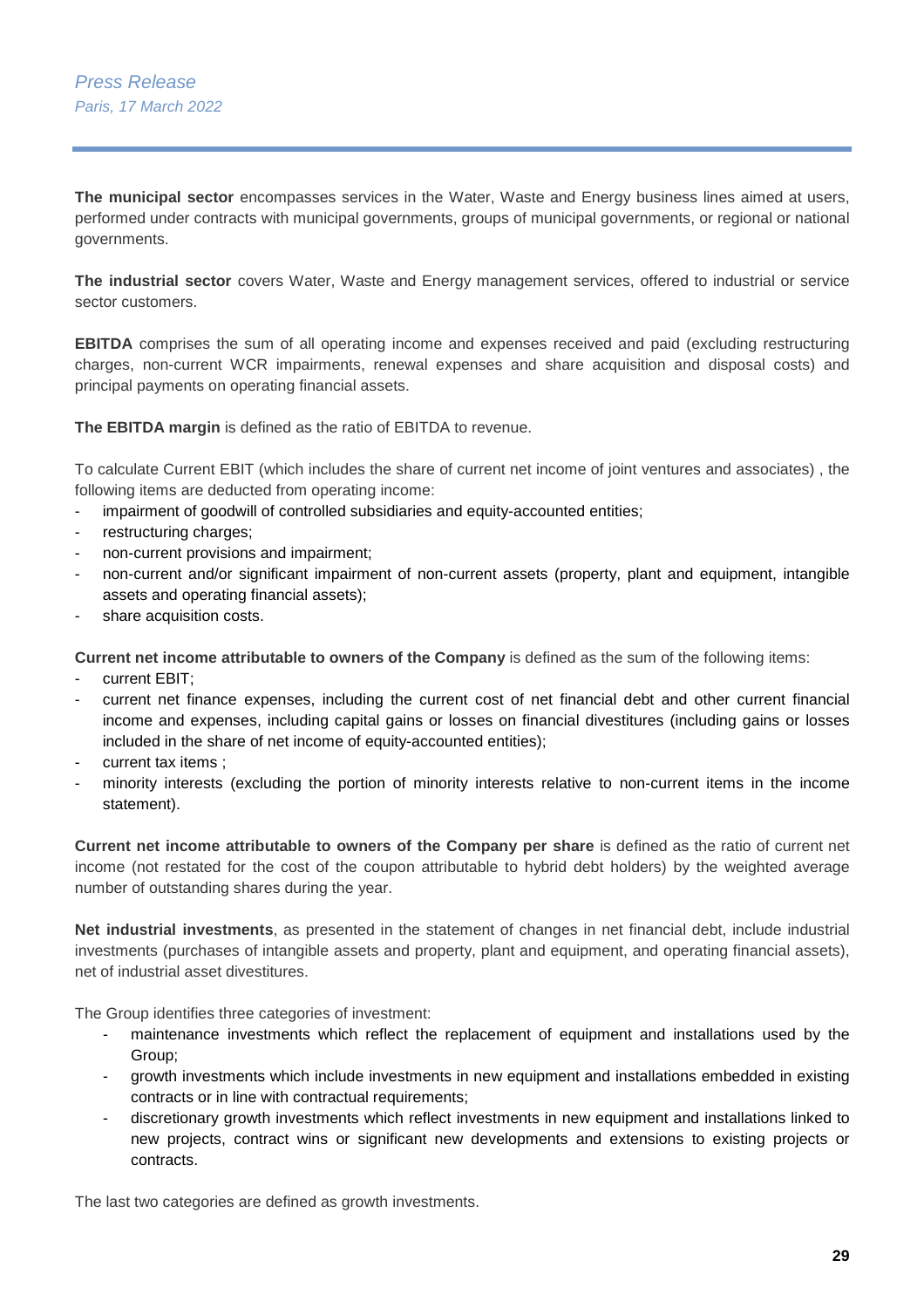**Net financial investments** as presented in the statement of changes in net financial debt include financial investments, net of financial divestitures.

Financial investments include purchases of financial assets, including the net financial debt of companies entering the scope of consolidation, and partial purchases resulting from transactions with shareholders where there is no change in control.

Financial divestitures include disposals of financial assets including the net financial debt of companies leaving the scope of consolidation, and partial divestitures resulting from transactions with shareholders where there is no change in control, as well as share capital issues subscribed by non-controlling interests.

**Net free cash flow** corresponds to free cash flow from continuing operations, and is equal to the sum of EBITDA, dividends received, changes in operating working capital and operating cash flow from financing activities, less net interest expenses, net industrial investments, taxes paid, renewal expenses, restructuring charges and other non-current expenses.

**Net financial debt (NFD)** represents gross financial debt (non-current borrowings, current borrowings, bank overdrafts and other cash position items) which includes IFRS 16 lease debt, net of cash and cash equivalents, liquid assets and financing-related assets, including fair value adjustments to derivatives hedging debt. Liquid assets are financial assets composed of funds or securities with an initial maturity of more than three months, easily convertible into cash, and managed with respect to a liquidity objective while maintaining a low capital risk. The leverage ratio is the ratio of closing net financial debt including IFRS 16 to EBITDA including IFRS 16.

**The financing rate** is defined as the ratio of the cost of net financial debt (excluding IFRS 16 lease debt and fair value adjustments to instruments not qualifying for hedge accounting) to average monthly net financial debt excluding IFRS 16 lease debt for the period, including the cost of net financial debt of discontinued operations.

**The post-tax return on capital employed (ROCE)** is defined as the ratio of:

- current EBIT, including the share of net income or loss of equity-accounted entities, after tax. It is calculated by subtracting the current tax expense from current EBIT, including the share of net income or loss of equityaccounted entities. The current tax expense is the tax expense in the income statement re-presented for tax effects on non-current items;
- average capital employed in the year, including operating financial assets and investments in joint ventures and associates. Capital employed used in the post-tax ROCE calculation is therefore equal to the sum of net intangible assets and property, plant and equipment, goodwill net of impairment, investments in joint ventures and associates, operating financial assets, net operating and non-operating working capital requirements and net derivative instruments less provisions. It also includes the capital employed of activities classified within assets and liabilities held for sale, excluding discontinued operations.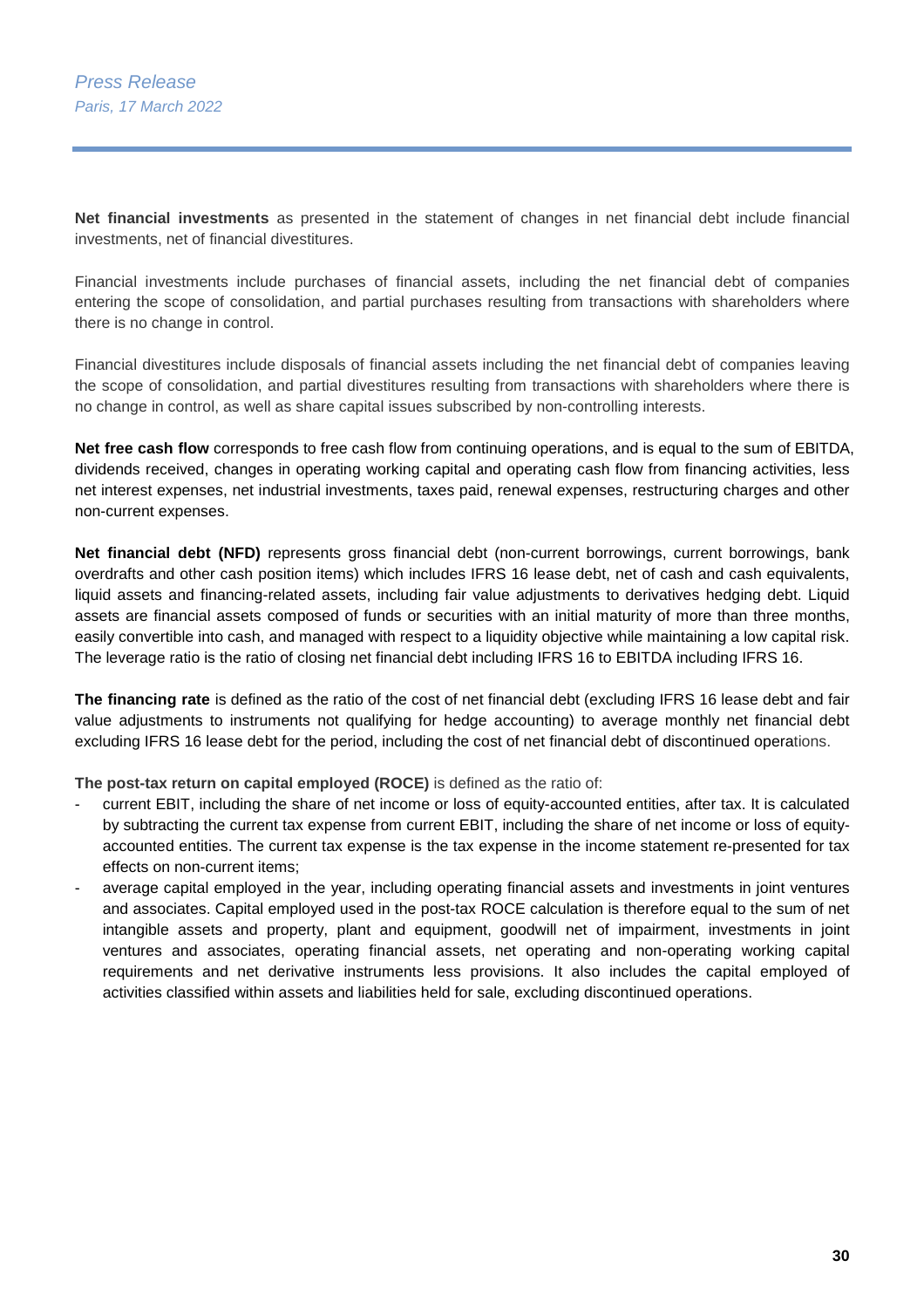<u> Listen de la contrada de la contrada de la contrada de la contrada de la contrada de la contrada de la contra</u>

# **CONSOLIDATED INCOME STATEMENT**

|                                                                                                                           | Year ended<br>December 31, | <b>Year ended</b>    |
|---------------------------------------------------------------------------------------------------------------------------|----------------------------|----------------------|
| $(\epsilon$ million)                                                                                                      | 2020<br>re-presented       | December 31,<br>2021 |
| <b>Revenue</b>                                                                                                            | 26,009.9                   | 28,508.1             |
| Cost of sales                                                                                                             | (22, 121.8)                | (23, 905.9)          |
| Selling costs                                                                                                             | (562.1)                    | (584.0)              |
| General and administrative expenses                                                                                       | (2, 144.0)                 | (2,308.6)            |
| Other operating revenue and expenses                                                                                      | (373.0)                    | (496.9)              |
| Operating income before share of net income<br>(loss) of equity-accounted entities                                        | 809.0                      | 1,212.7              |
| Share of net income (loss) of equity-accounted<br>entities                                                                | 110.5                      | 104.8                |
| o/w share of net income (loss) of joint ventures                                                                          | 87.4                       | 74.0                 |
| o/w share of net income (loss) of associates                                                                              | 23.1                       | 30.8                 |
| Operating income after share of net income (loss)<br>of equity-accounted entities                                         | 919.5                      | 1,317.5              |
| Cost of net financial debt                                                                                                | (414.4)                    | (342.6)              |
| Other financial income and expenses                                                                                       | (139.7)                    | (74.2)               |
| Pre-tax net income (loss)                                                                                                 | 365.4                      | 900.7                |
| Income tax expense                                                                                                        | (137.0)                    | (345.8)              |
| Net income (loss) from continuing operations                                                                              | 228.4                      | 554.9                |
| Net income (loss) from discontinued operations                                                                            | (19.9)                     |                      |
| Net income (loss) for the year                                                                                            | 208.5                      | 554.9                |
| <b>Attributable to owners of the Company</b>                                                                              | 88.8                       | 404.3                |
| Attributable to non-controlling interests                                                                                 | 119.7                      | 150.6                |
| $(\epsilon)$<br><b>NET INCOME (LOSS) ATTRIBUTABLE TO</b>                                                                  |                            |                      |
| <b>OWNERS OF THE COMPANY PER SHARE</b>                                                                                    |                            |                      |
| <b>Basic</b>                                                                                                              | 0.16                       | 0.68                 |
| <b>Diluted</b>                                                                                                            | 0.15                       | 0.65                 |
| <b>NET INCOME (LOSS) FROM CONTINUING</b><br><b>OPERATIONS ATTRIBUTABLE TO OWNERS OF</b><br>THE COMPANY PER SHARE          |                            |                      |
| <b>Basic</b>                                                                                                              | 0.20                       | 0.68                 |
| <b>Diluted</b>                                                                                                            | 0.19                       | 0.65                 |
| <b>NET INCOME (LOSS) FROM DISCONTINUED</b><br><b>OPERATIONS ATTRIBUTABLE TO OWNERS OF</b><br><b>THE COMPANY PER SHARE</b> |                            |                      |
| <b>Basic</b>                                                                                                              | (0.04)                     |                      |
| <b>Diluted</b>                                                                                                            | (0.04)                     |                      |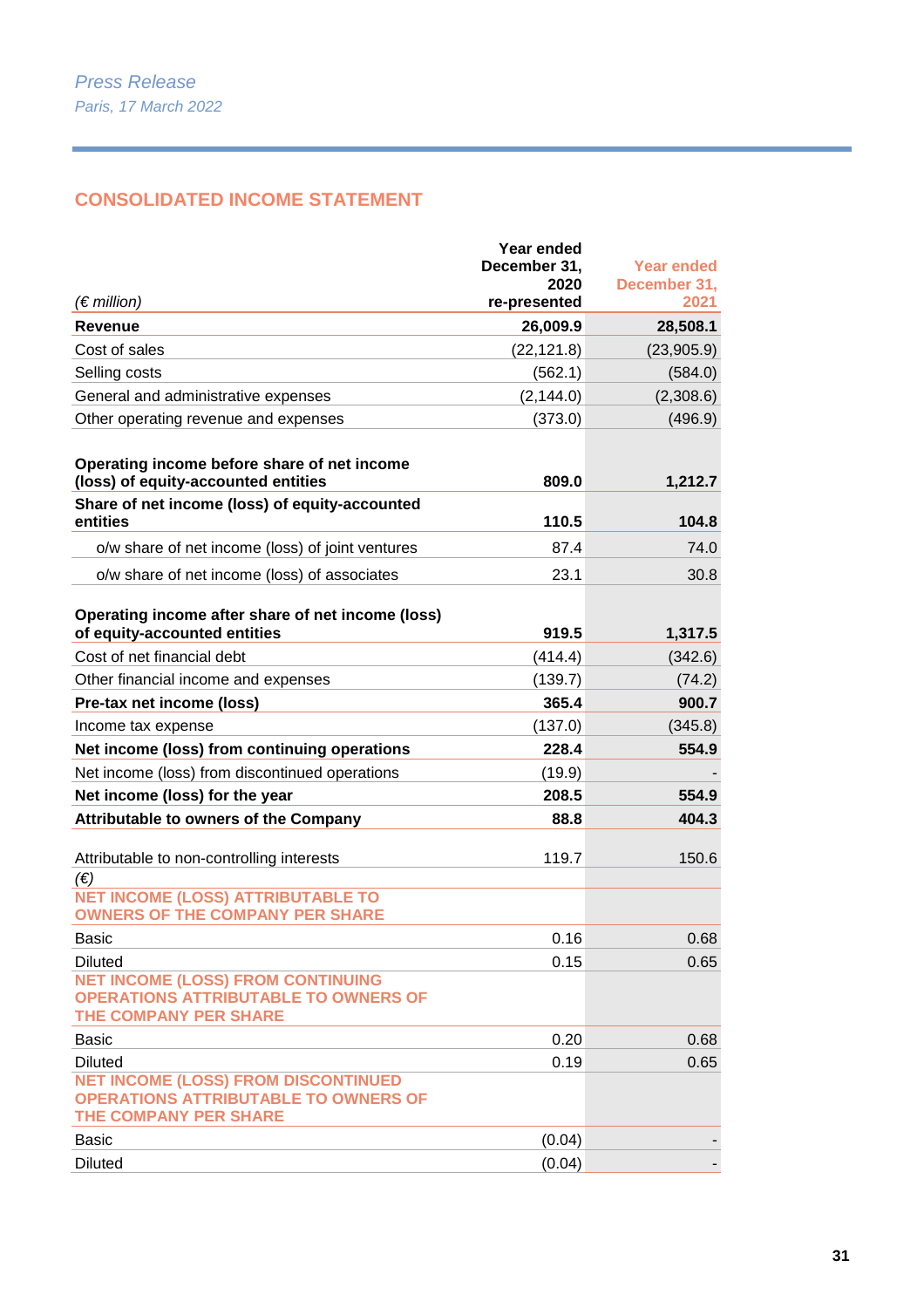#### **CONSOLIDATED STATEMENT OF FINANCIAL POSITION – ASSETS**

|                                                | As of December   |                                     |
|------------------------------------------------|------------------|-------------------------------------|
| $(\epsilon$ million)                           | re-presented (*) | 31, 2020 As of December<br>31, 2021 |
| Goodwill                                       | 5,888.9          | 6,201.2                             |
| Concession intangible assets                   | 3,544.9          | 3,706.0                             |
| Other intangible assets                        | 1,371.3          | 1,328.6                             |
| Property, plant and equipment                  | 8,216.6          | 8,701.9                             |
| Right of use (net)                             | 1,529.5          | 1,562.4                             |
| Investments in joint ventures                  | 1,020.8          | 1,238.5                             |
| Investments in associates                      | 353.9            | 354.2                               |
| Non-consolidated investments (**)              | 3,102.2          | 3,770.3                             |
| Non-current operating financial assets         | 1,198.1          | 1,191.4                             |
| Non-current derivative instruments - Assets    | 53.4             | 88.5                                |
| Other non-current financial assets             | 427.3            | 431.2                               |
| Deferred tax assets                            | 1,036.5          | 1,059.2                             |
| <b>Non-current assets</b>                      | 27,743.6         | 29,633.4                            |
| Inventories and work-in-progress               | 797.7            | 816.3                               |
| Operating receivables                          | 9,106.2          | 10,015.3                            |
| Current operating financial assets             | 172.8            | 129.0                               |
| Other current financial assets                 | 1,073.2          | 1,521.0                             |
| <b>Current derivative instruments - Assets</b> | 174.8            | 344.9                               |
| Cash and cash equivalents                      | 5,840.0          | 10,518.7                            |
| Assets classified as held for sale             | 455.7            | 98.7                                |
| <b>Current assets</b>                          | 17,620.3         | 23,443.9                            |
| <b>TOTAL ASSETS</b>                            | 45,363.9         | 53,077.3                            |

(\*) Restatements concern the application of the IFRS Interpretations Committee's decision regarding IAS 19, retroactively from January 1, 2020

(\*\*) Non-consolidated investments consist of Suez shares for €3,721.0 million as of December 31, 2021, compared with €3,046.0 million as of December 31, 2020 and other securities for €49.3 million as of December 31, 2021 compared with €56.2 million as of December 31, 2020.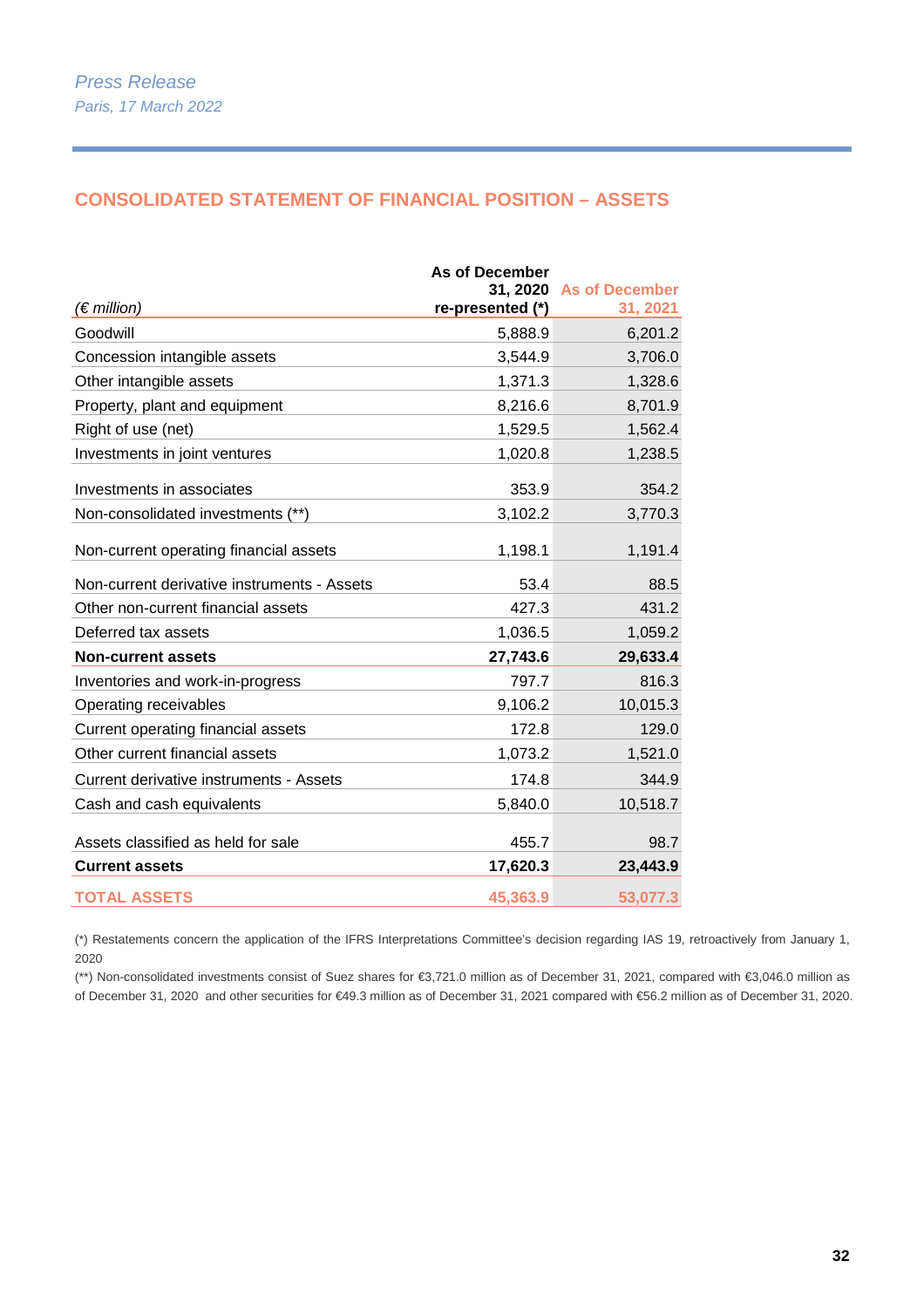### **CONSOLIDATED STATEMENT OF FINANCIAL POSITION - EQUITY AND LIABILITIES**

|                                                                            | <b>As of December</b>       |                                   |
|----------------------------------------------------------------------------|-----------------------------|-----------------------------------|
| (€ million)                                                                | 31.2020<br>re-presented (*) | <b>As of December</b><br>31, 2021 |
| Share capital                                                              | 2,893.1                     | 3,498.6                           |
| Additional paid-in capital                                                 | 7,291.8                     | 9,309.5                           |
|                                                                            |                             |                                   |
| Deeply-subordinated perpetual securities                                   | 1,987.1                     | 2,460.7                           |
| Reserves and retained earnings attributable to                             |                             |                                   |
| owners of the Company<br>Total equity attributable to owners of the        | (4,932.6)                   | (3,750.8)                         |
| Company                                                                    | 7,239.4                     | 11,518.0                          |
|                                                                            |                             |                                   |
| Total equity attributable to non-controlling interests                     | 1,099.3                     | 1,252.0                           |
| <b>Equity</b>                                                              | 8,338.7                     | 12,770.0                          |
| Non-current provisions                                                     | 1,815.8                     | 1,876.6                           |
| Non-current financial liabilities                                          | 10,836.4                    | 10,462.5                          |
|                                                                            |                             |                                   |
| Non-current IFRS 16 lease debt                                             | 1,296.8                     | 1,298.1                           |
| Non-current derivative instruments - Liabilities                           | 65.5                        | 68.8                              |
| Concession liabilities - non-current                                       | 1,459.9                     | 1,588.4                           |
| Deferred tax liabilities                                                   | 1,101.4                     | 1,196.4                           |
| <b>Non-current liabilities</b>                                             | 16,575.6                    | 16,490.8                          |
| Operating payables                                                         | 11,850.4                    | 13,548.9                          |
|                                                                            |                             |                                   |
| Concession liabilities - current                                           | 145.6                       | 169.4                             |
| <b>Current provisions</b>                                                  | 510.7                       | 538.5                             |
| <b>Current financial liabilities</b>                                       | 7,196.7                     | 8,624.3                           |
| Current IFRS 16 lease debt                                                 | 402.9                       | 410.6                             |
| Current derivative instruments - Liabilities                               | 117.9                       | 261.5                             |
| Bank overdrafts and other cash position items                              | 217.6                       | 241.9                             |
| Liabilities directly associated with assets classified<br>as held for sale | 7.8                         | 21.4                              |
| <b>Current liabilities</b>                                                 | 20,449.6                    | 23,816.5                          |
|                                                                            |                             |                                   |
| <b>TOTAL EQUITY AND LIABILITIES</b>                                        | 45,363.9                    | 53,077.3                          |

(\*) Restatements concern the application of the IFRS Interpretation Committee's decision regarding IAS 19, retroactively from January 1, 2020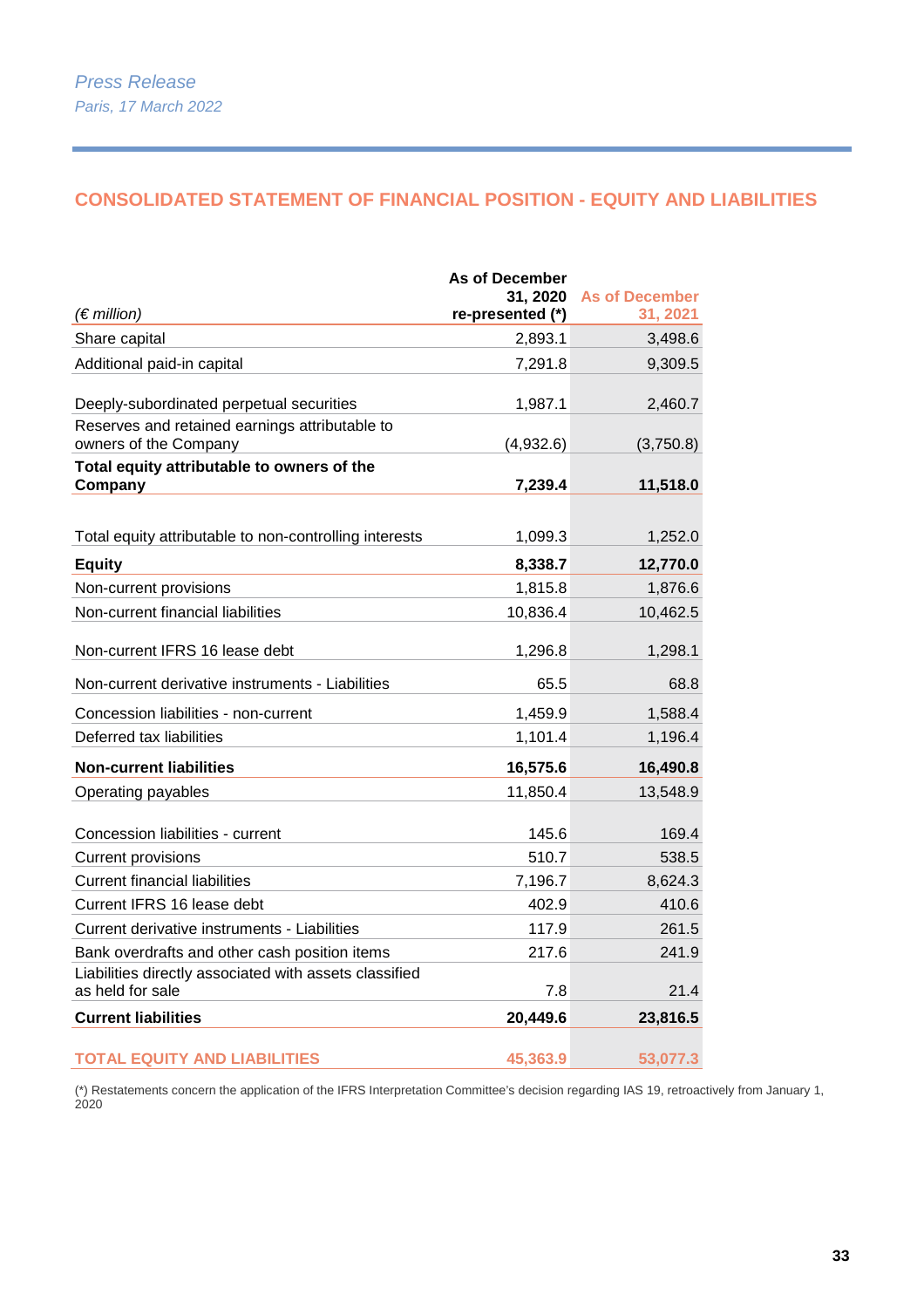<u> Listen de la contrada de la contrada de la contrada de la contrada de la contrada de la contrada de la contra</u>

# **CONSOLIDATED CASH-FLOW STATEMENT**

|                                                                                                | Year ended<br>December 31, | <b>Year ended</b> |
|------------------------------------------------------------------------------------------------|----------------------------|-------------------|
|                                                                                                |                            | 2020 December 31, |
| $(\epsilon$ million)                                                                           | re-presented               | 2021              |
| Net income (loss) for the year                                                                 | 208.5                      | 554.9             |
| Net income (loss) from continuing operations                                                   | 228.4                      | 554.9             |
| Net income (loss) from discontinued operations                                                 | (19.9)                     |                   |
| Operating depreciation, amortization, provisions and                                           |                            |                   |
| impairment losses                                                                              | 2,058.2                    | 2,117.2           |
| Financial amortization and impairment losses<br>Gains (losses) on disposal of operating assets | 15.6<br>19.2               | 3.8<br>(39.2)     |
| Gains (losses) on disposal of financial assets                                                 | (46.6)                     | 1.2               |
| Share of net income (loss) of joint ventures                                                   | (87.4)                     | (74.1)            |
| Share of net income (loss) of associates                                                       | (23.1)                     | (30.8)            |
| Dividends received                                                                             |                            |                   |
| Cost of net financial debt                                                                     | (2.8)<br>414.4             | (124.2)<br>342.6  |
|                                                                                                |                            |                   |
| Income tax expense<br>Other items                                                              | 137.0                      | 345.8<br>116.0    |
| Operating cash flow before changes in working                                                  | 179.9                      |                   |
| capital                                                                                        | 2,892.8                    | 3,213.2           |
| Change in operating working capital requirements                                               | 233.2                      | 382.5             |
| Change in concession working capital requirements                                              | (130.0)                    | (146.3)           |
| Income taxes paid                                                                              | (258.3)                    | (285.6)           |
| Net cash from operating activities of continuing<br>operations                                 | 2,737.7                    | 3,163.8           |
| Net cash from operating activities of discontinued                                             |                            |                   |
| operations                                                                                     | (12.7)                     | (16.6)            |
| Net cash from operating activities                                                             | 2,725.0                    | 3,147.2           |
| Industrial investments, net of grants                                                          | (1,608.6)                  | (1,728.8)         |
| Proceeds on disposal of industrial assets                                                      | 235.9                      | 316.4             |
| Purchases of investments                                                                       | (5,026.2)                  | (327.2)           |
| Proceeds on disposal of financial assets                                                       | 188.0                      | 470.1             |
| Operating financial assets                                                                     |                            |                   |
| New operating financial assets                                                                 | (160.0)                    | (166.6)           |
| Principal payments on operating financial assets                                               | 199.2                      | 251.4             |
| Dividends received (including dividends received from                                          |                            |                   |
| joint ventures and associates)                                                                 | 75.3                       | 223.1             |
| New non-current loans granted                                                                  | (526.0)                    | (141.8)           |
| Principal payments on non-current loans                                                        | 480.5                      | 224.6             |
| Net decrease/increase in current loans                                                         | 6.6                        | 28.2              |
| Net cash used in investing activities of continuing<br>operations                              | (6, 135.3)                 | (850.6)           |
| Net cash used in investing activities of discontinued                                          |                            |                   |
| operations                                                                                     | (4.7)                      |                   |
| Net cash used in investing activities                                                          | (6, 140.0)                 | (850.6)           |